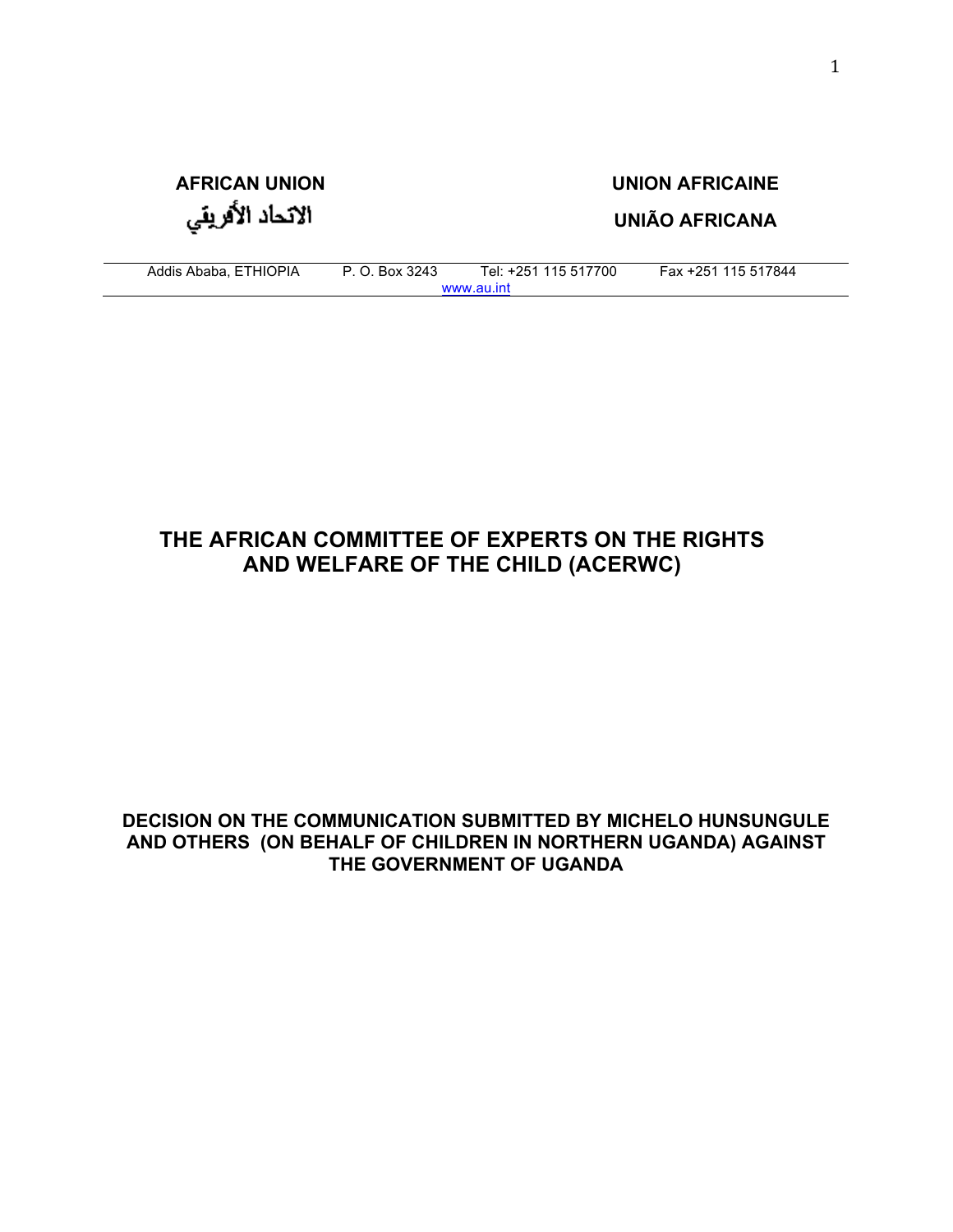#### **15-19 APRIL 2013 Communication No. 1/2005**

#### AFRICAN COMMITTEE OF EXPERTS ON THE RIGHTS AND WELFARE OF THE CHILD **Twenty first Ordinary Session 15-19 April 2013 Addis Ababa, Ethiopia**

#### **MICHELO HUNSUNGULE AND OTHERS (ON BEHALF OF CHILDREN IN NORTHERN UGANDA)**

**v**. **THE GOVERNMENT OF UGANDA** 

#### **DECISION**

#### **Summary of Alleged Facts**

1. In 2005, the Secretariat of the African Committee of Experts on the Rights and Welfare of the Child (African Committee) received a Communication brought by Michelo Hunsungule (Centre for Human Rights, University of Pretoria) and Others (the Complainants) on behalf of children in Northern Uganda, against the Government of Uganda.

2. For 20 years, from 1986, Northern Uganda was subjected to a debilitating insurrection which caused great suffering to the population, massive displacement and gross violations of human rights including children's rights. The insecurity was such that the people could be protected from the rebels only by being moved into camps (Internally Displaced Persons Caps) where living conditions were below the standard for decent human living and survival. Despite numerous initiatives undertaken by the Government of Uganda, the rebels had the opportunity in infiltrating camps, abducting local citizens in raids, destroying property, and performing numerous atrocities.

3. It has been well recorded that children bore a disproportionate brunt of the insurrection. Most notably, children were the targets for abduction into the rebel forces, and tens of thousands of boys and girls were taken captive by the Lord's Resistance Army (LRA) to serve various roles in furtherance of their evil cause. Children were often at such risk that they could not sleep at home and were forced to travel at night to central places where they could be better protected (the so- called 'night commuters'). Services such as health and education were severely disrupted, and internally displaced persons were largely dependent on humanitarian assistance for survival.

4. From 2005 onwards the position of the LRA weakened and since 2006, sufficient improvements in security were achieved to enable a programme of return and voluntary resettlement. Even today, the process of reconstruction of the region is visibly still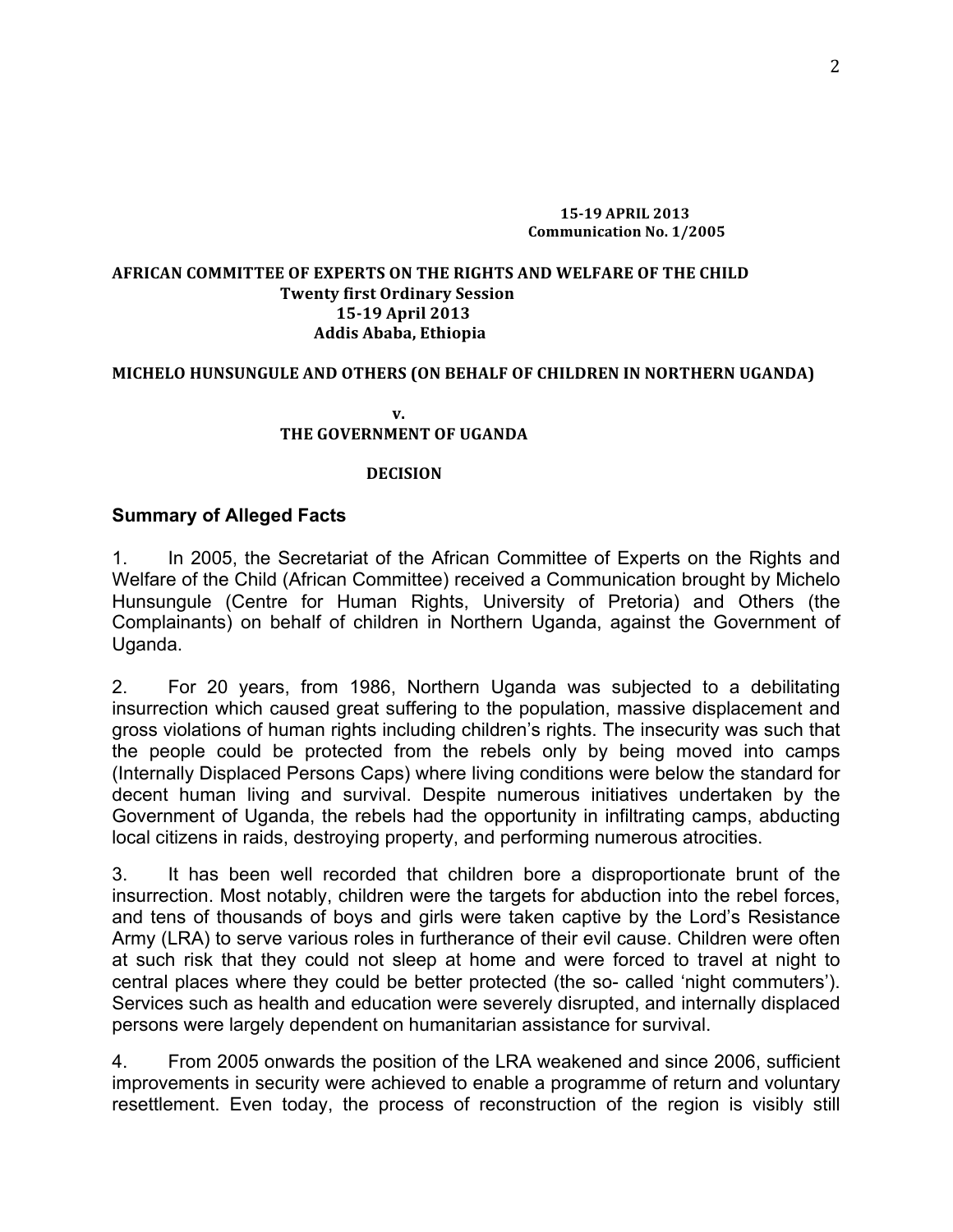underway. Although the LRA has been defeated in Uganda, the UPDF still undertakes rescue missions in the DRC, South Sudan, and the Central African Republic where remnants of the LRA operate.

5. The backdrop to the Communication received by the Committee are the events which took place between the period 2001 and 2005 in Northern Uganda. The Complainants allege that a number of rights of children in Northern Uganda that are guaranteed in the African Children's Charter were violated as a result of the action or omission of the Government of Uganda. It should be noted that these rights include protection of children from being involved in armed conflict under Article 22; the right to education under Article 11; the right to life, survival and development under Article 5; and the right to enjoy the best attainable state of physical, mental and spiritual health under Article 14; and the right to be protected from sexual abuse and violence under Articles 16 and 27.

6. For instance, the Complainants argue that while the general response of the UPDF to the abduction of children and their recruitment as child soldiers was to rescue them from captivity and have them rehabilitated and reintegrated<sup>1</sup> into their family environment, there were instances where children were recruited into the UPDF and the LDUs. It is also argued that in some instances rescued children were taken to the frontline in order to support intelligence gathering against the LRA (for example of identify weapon catchment areas) which in turn exposed the children to danger and a violation of their rights.

7. At the height of the conflict in the North, the Government of Uganda decided to establish Internally Displaced Persons (IDPs) camps with the aim of protecting civilians, especially children, from rebel attacks. The Complainants allege that while the camps were being guarded by the army to minimize attacks and abduction of children and adults, Government did not do enough to prevent abductions, and also violated its obligations in relation to education and health care as provided for in the Charter. $2$ 

8. In relation to the right to education and health care, some of the allegations relate to indiscriminate attacks by the UPDF during the armed conflict which negatively affected learning institutions and health facilities. It is further alleged that there were instances where UPDF soldiers occupied schools and/or health facilities and used them as barracks, which occasionally endangered not only the right to education and health care, but also the right to life of children.

<sup>&</sup>lt;sup>1</sup> The Uganda Human Rights Commission's annual reports provide of the time provide statistics as to the  $2$  The Government acknowledges by saying that "Incidents of abduction may have happened in the IDP camps but the numbers were fewer and mainly due to the people who failed to follow the established regulations and the changing tactics of the rebels. For example, in the case of Bar Lonyo Internally Displaced People's camp, where massacres happened due to the negligence of the forces, the Camp Commander was prosecuted and severely punished".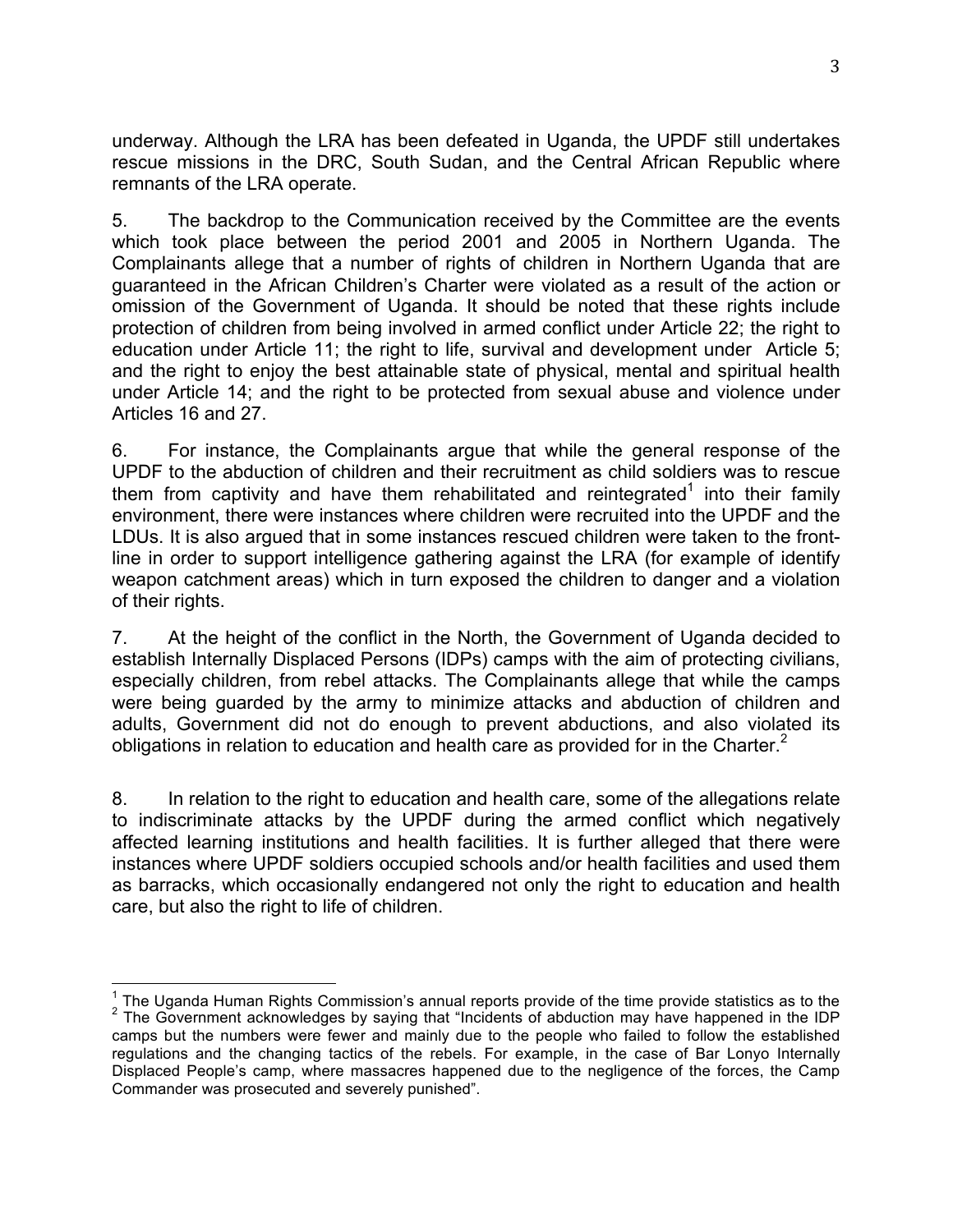9. The Complainants also allege a violation of the rights enshrined in Articles 16 or 27 by the Government of Uganda. These allegations include that UPDF soldiers were involved in sexual exploitation, and in few occasions they either facilitated or did not take appropriate action in relation to the sexual abuse of children in the region that was affected by the armed conflict.

10. In sum, the Complainants allege a violation of five of the so-called "six grave breaches" which are the recruitment and use of children, sexual violence against children, the killing and maiming of children, the abduction of children, and attacks on schools and hospitals, in contravention of applicable international law, in particular the African Children's Charter.

## **The Complaint**

11. The Complainants alleged that a number of rights of children in Northern Uganda that are guaranteed in the African Children's Charter were violated as a result of the action or omission of the Government of Uganda. It should be noted that these rights include protection of children from being involved in armed conflict in Article 22; the right to education in Article 11; the right to life, survival and development in Article 5; and the right to enjoy the best attainable state of physical, mental and spiritual health in Article 14; and the right to be protected from sexual abuse and violence in Articles 16 and 27.

## **Procedure**

12. In 2005, the Secretariat of the African Committee of Experts on the Rights and Welfare of the Child (African Committee) received a Communication brought by Michelo Hunsungule and Others (the Complainants) on behalf of children in Northern Uganda, against the Government of Uganda. This same Communication was updated and submitted in 2010.

13. Notably some time has elapsed since this Communication was lodged in 2005. The reasons for this delay are mainly technical, prime of which is the fact that the Communication was lodged before the African Committee adopted its Guidelines for the Consideration of Communications, and as a result, few years lapsed before the African Committee was fully engaged with the matter. Once the Guidelines were adopted, there was a need to re-submit the Communication in a manner that complies with the Guidelines, which the Complainants have done so.

14. Subsequently, the consideration of the admissibility of the communication had been planned for the  $15<sup>th</sup>$  session of the African Committee, but the Complainants requested on 23<sup>rd</sup> February 2010 that the Committee postpone the consideration of the admissibility to allow them with time to submit documentation in both English and French. During its 15<sup>th</sup> session the Committee agreed to postpone the consideration of the communication until its next session in order to allow the authors to submit the translated documents. A letter was sent to the Complainants on  $30<sup>th</sup>$ July 2010 informing them that the Committee postponed the consideration of the admissibility of the Communication to its 16<sup>th</sup> session.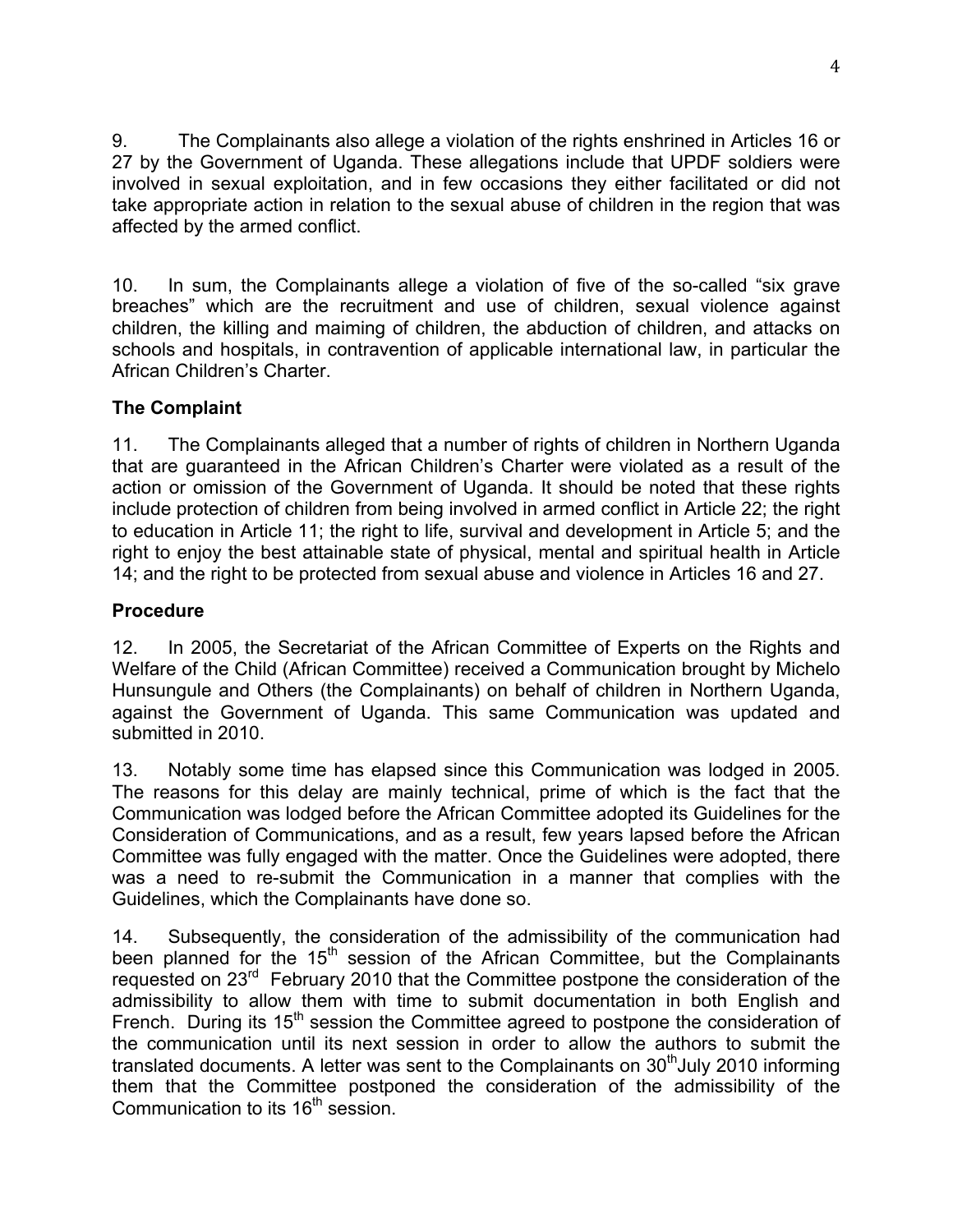15. A note verbal was also addressed to the Respondent State to present its written arguments on the Communication to allow the Committee to consider the Communication. The Respondent State submitted its written arguments both on admissibility and the merits of the Communication.

16. In addition, the Committee extended an invitation to both the Complainants and the Respondent State to make oral arguments before the Committee. Both the Complainants and the Respondent State (a high level delegation led by the Minister of Youth) have presented their oral arguments before the Committee during the  $18<sup>th</sup>$ Session of the African Committee held in Algiers, Algeria in November 2011.

17. After the oral arguments, the Respondent State kindly invited the African Committee to undertake an investigative mission to Uganda, in particular to Northern Uganda in order to assess the current, but also past situation on the ground (then current situation on the ground and also the situation of the past). By Note Verbal Ref XC/AD/27/12 dated 21<sup>st</sup> May 2012, the Republic of Uganda has officially authorized the ACERWC to undertake the visit. The mission, which lasted a week, was conducted in February 2013, and the African Committee had the opportunity to meet and discuss with a number of Government officials, civil society organizations, the Uganda National Human Rights Commission, UN agencies, and other stakeholders who were able to provide information relevant to the Communication. The African Committee is grateful for the manner in which the Respondent State facilitated the investigative mission into the country.

#### **Admissibility decision**

18. The Communication is submitted pursuant to Article 44 of the African Charter on the Rights and Welfare of the Child which allows the African Committee to receive and consider communications from "any person, group or nongovernmental organization…". The Guidelines for the Consideration of Communications provides, under Chapter II Article 1, that the admissibility of a communication submitted pursuant to Article 44 is subject to seven conditions relating to both Form and Content.

19. The African Committee, after a detailed consideration of the Communication, has decided on the Form and Content of the Communication for the purposes of admissibility.

20. On the issue of Form, the Communication at hand is not anonymous, is written, and the authors have stated that the Communication is against the Republic of Uganda, which has ratified the Charter on August 17, 1994. As a result, the Committee declares the Communication is compliant with the Form as provided in the Guidelines.

21. Content wise, it is clear from the record that the Communication is related to the alleged violation of a number of rights of children that are affected in the context of armed conflict in Northern Uganda. While the Communication refers to information circulated by the media, it uses such information in a supplementary manner to support some of the arguments, and does not exclusively rely on such information. As a result, the Committee is of the view that the Communication is not based exclusively on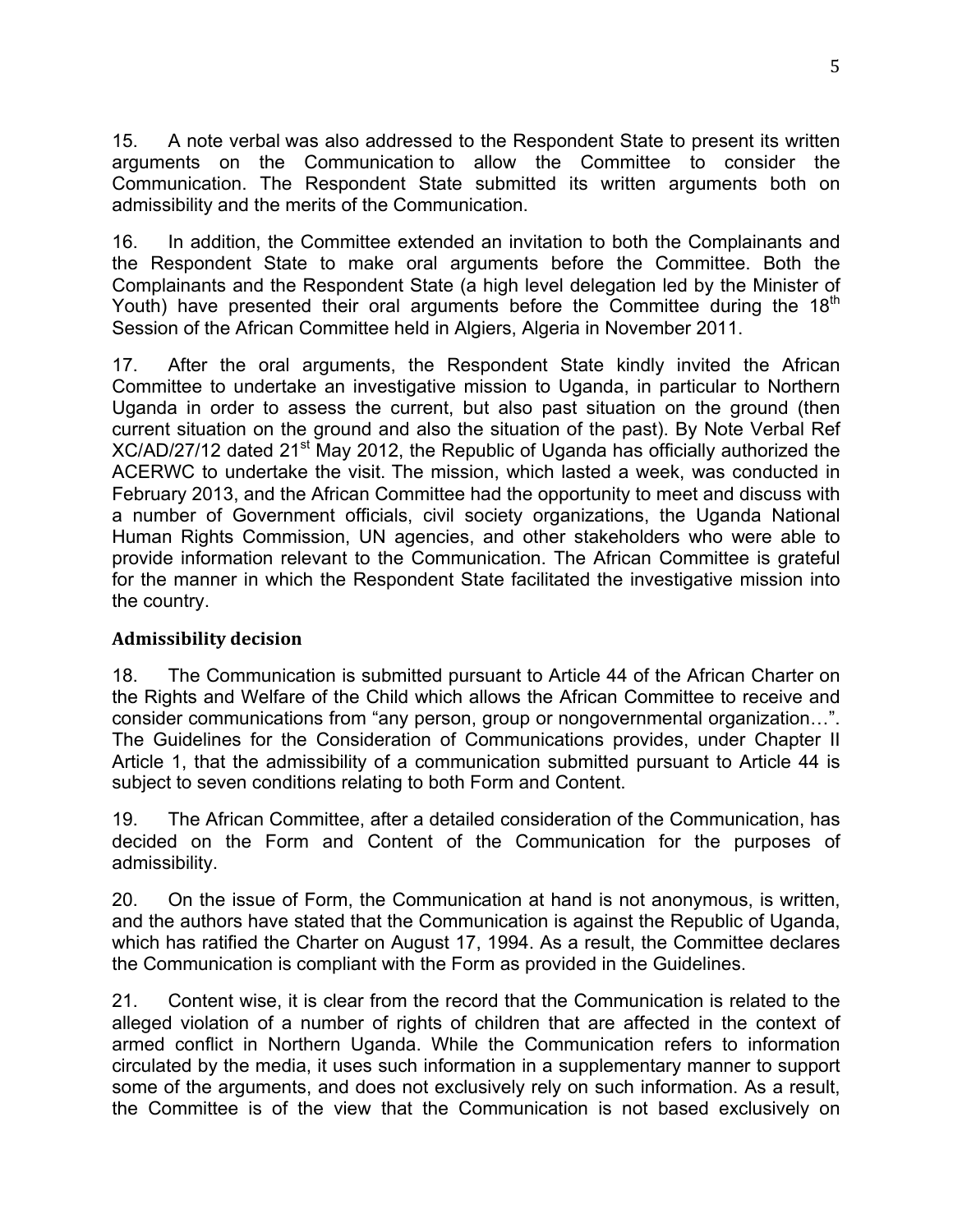information disseminated by the media. After preliminary enquiries conducted by the Committee, it has become apparent that the case has not been the subject matter of another investigation, procedure or international regulation/adjudication.

22. Moreover, it is the view of the Committee that the Communication, which was initially submitted in 2005, and further consolidated/updated in 2010 (with a French translation and a submission on admissibility) was brought within a reasonable period of time after the Authors decided that the exhaustion of local remedies in the Communication at hand would not be available, effective and adequate. The Committee has also gone through the Communication in detail, and has not found any wording used in the Communication that can be considered to be offensive.

23. The Committee also applied its mind in determining whether the exhaustion of local remedies, as required by the Guidelines, has been met.

24. As was already highlighted by the Committee's decision in the children of Nubian descent Communication, $3$  while the rationale behind the rule that local remedies must be exhausted is mainly to respect state sovereignty and also to give the State concerned the opportunity to address alleged violations, it is not without exceptions, especially in order to promote and protect children's best interests. Such remedies should be available, effective, and adequate.

And Article 46 of the African Charter allows the African Committee to draw inspiration, amongst others, from the African Charter on Human and Peoples' rights and the African Commission.

25. The Authors have argued, by relying on jurisprudence from the African Commission, that a remedy "can only be said to be 'available' if it can be utilized as a matter of fact 'without impediment', is 'effective' if it 'offers a prospect of success', and 'sufficient' if it is capable of 'redressing the wrong' complained of". As a result, the Authors argue that while it might have been possible to exhaust local remedies theoretically, the practical application is impossible as a result of the fact that security is a serious concern.

26. The Authors have also indicated that, despite their skepticism about the availability, effectiveness and adequacy of remedies in Uganda, they have attempted (in collaboration with CSOs) to approach national courts, but the prospect of success of doing so were reportedly impossible due to the impact of the conflict on relevant state institutions in the region, as well as security concerns which also would make evidence gathering extremely risky and difficult.

27. The Authors have also argued that the fact that the alleged violations can be categorized as massive/large scales of violations of children's rights and involve

 <sup>3</sup> *Institute for Human Rights and Development in Africa (IHRDA) and Open Society Justice Initiative (on behalf of Children of Nubian Descent in Kenya) v. the Government of Kenya*, Decision No 002/Com/002/2009, African Committee of Experts on the Rights and Welfare of the Child (ACERWC), 22 March 2011.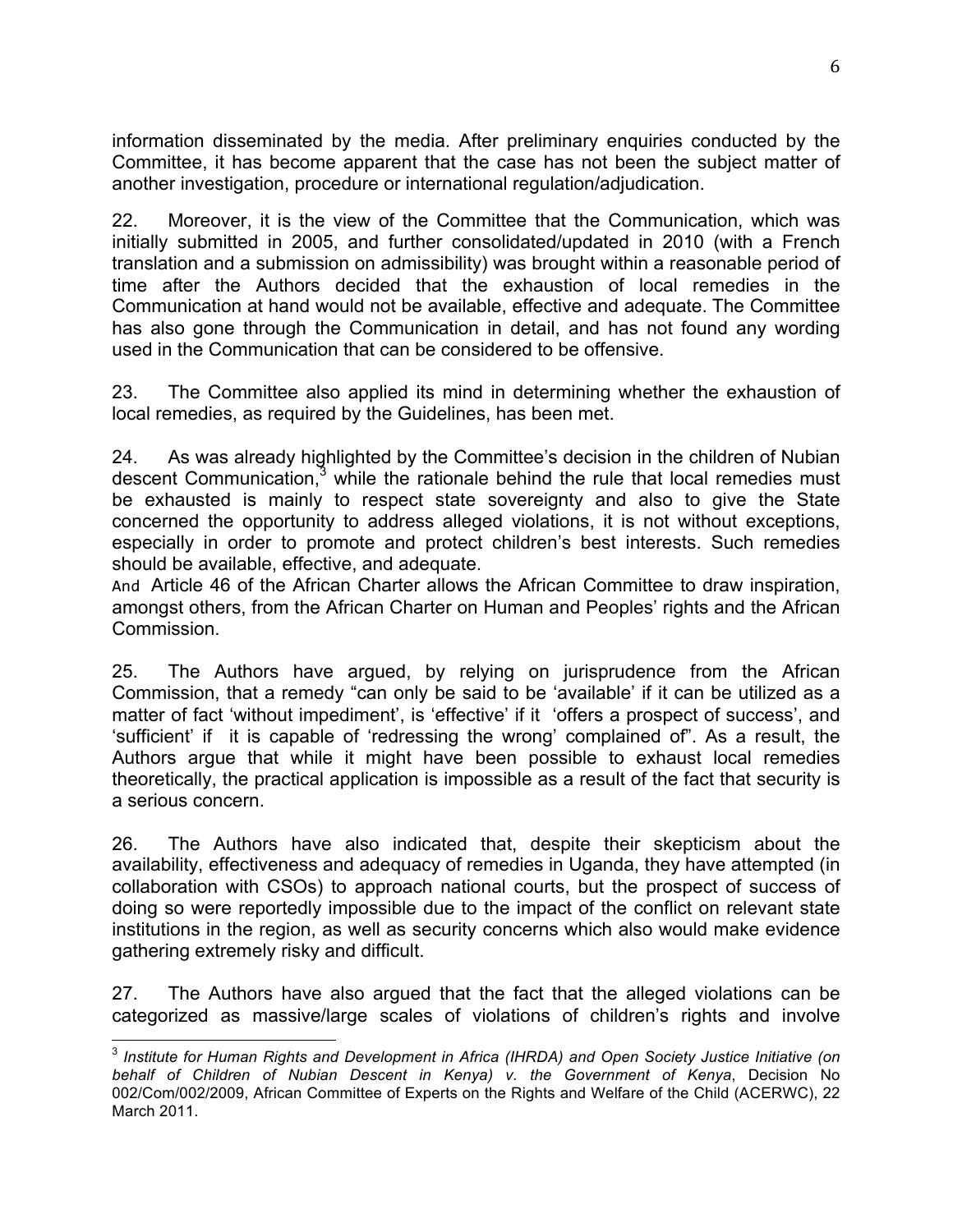thousands of children, should also make the case benefit from the exception to the rule that requires exhaustion of local remedies. There is jurisprudence from the African Commission that violations of rights on a large scale that were well documented over a long period of time in the international community need not necessarily exhaust local remedies as the state has presumed awareness of the serious human rights violations in the country/region.

28. In the presence of these facts and arguments, and jurisprudence supporting the arguments, the Committee is of the view that the case should benefit from an exception to the rule of exhaustion of local remedies. It is therefore declared admissible.

29. In its written submission, and during the oral arguments, the Respondent State has raised a number of points objecting to the admissibility of the Communication. For instance, the Respondent State argued that while the violations of rights alleged to have been committed are provided for under the Charter, and the notion of imputing responsibility of private persons onto the Government could be made as an argument the Government has undertaken various measures in addressing the alleged rights violated under the Charter( is not a clear sentence; may be it would be better if put this way "for instance the respondent state argued that the government has undertaken various measures in addressing the alleged violations even if the rights are provided under the charter and the notion of imputing private persons' responsibility onto the government could be raised as a violation. . The Respondent State also contended that since "the authors also say that the northern part of Uganda was very insecure thereby making the gathering of information impossible…one wonders that if this was the case, then this evidence being used came from nowhere but from rumors, sensational media reports, publications and the CSOs which already had pre-conceived views against the positive measures that Government was taking".

30. An argument has also been made that due to the fact that a case against the LRA was referred to the International Criminal Court (ICC) by the Government of Uganda on  $16<sup>th</sup>$  December 2003, and since the subject matter of this Communication is related to the matter before the ICC in the above case against the LRA, there are two parallel processes, and that the Communication does not comply with the requirement on admissibility.

31. The Respondent State has also challenged the assertion by the Complainants that there were no available, effective and adequate channels of redress in Uganda due to the impact of the war and that the area was very insecure to move by road and that due to the big number of victims involved, the Government of Uganda and its channels of redress would not have been able to handle the magnitude of the case. Among others, the respondent State contended that it is not true that the only means of transport was by air because several people were moving by road and security forces were put at intervals; at no time in this episode was any part of Northern Uganda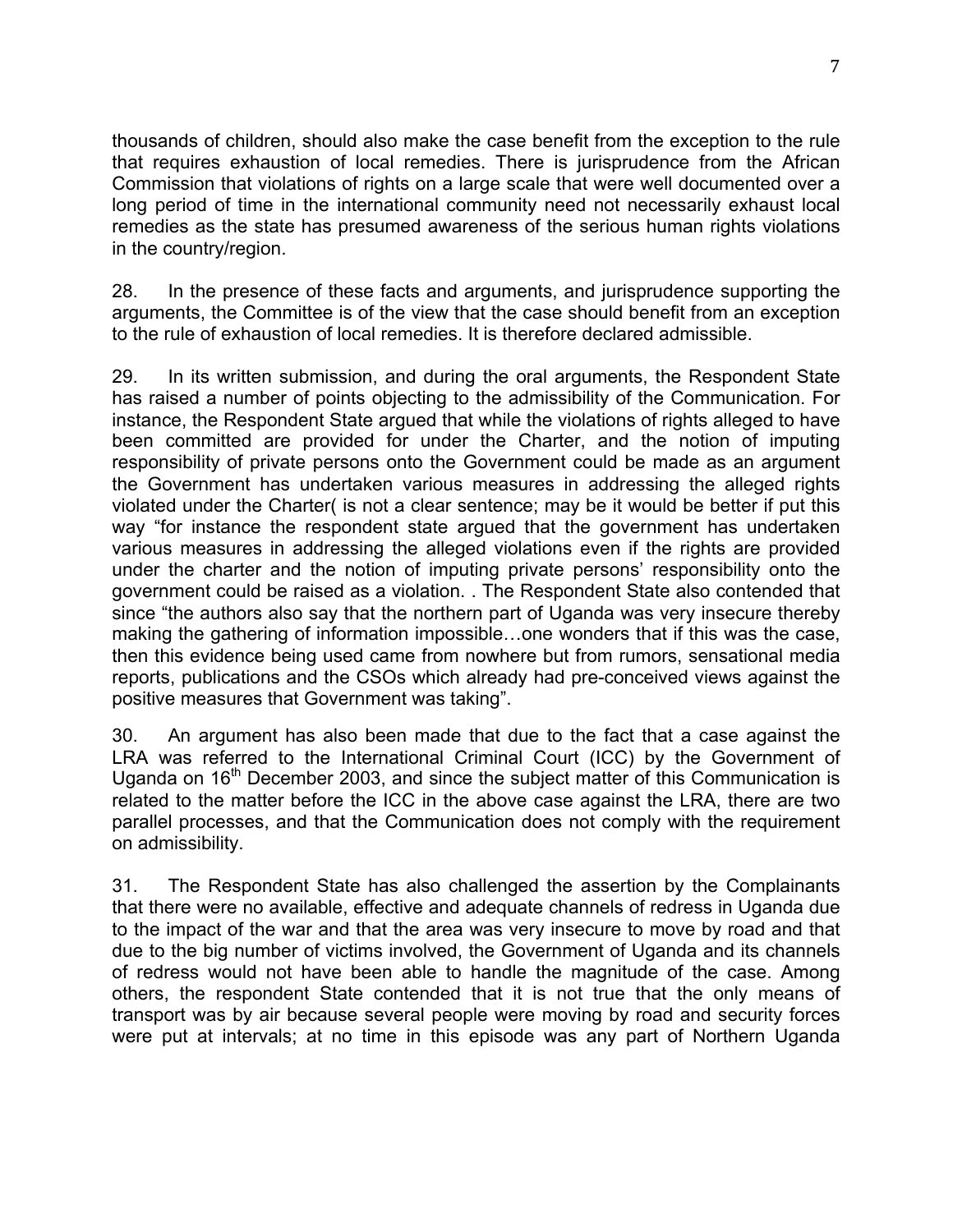declared ungoverned or ungovernable; and that the Government machinery never stopped operating in Northern Uganda.<sup>4</sup>

32. The African Committee closely considered these and other arguments made by the Respondent State challenging the admissibility of the Communication. However, based on the submission of the Complainants, and the Committee's own information (part of which was further substantiated during the investigative mission), the Committee has not found reason to amend or reverse its decision on admissibility made on 23 March 2011.

## **Decision on the merits**

## **A. Some preliminary and cross-cutting considerations**

33. Since 2006, the situation of the armed conflict in Northern Uganda, and generally the situation of children's rights in the area, has significantly improved. For instance, the LRA is no more operating in Uganda. The Government of Uganda has made significant steps in upholding children's rights in the context of armed conflict, including through its collaboration with the United Nations, and the country's de-listment from the UN list of countries that have child soldiers in their army are some examples. The Local Defence Units (LDUs) have been disbanded, and the IDP Camps have been dismantled too making way for children and communities to return back to their localities and homes. Accountability mechanisms for alleged violations of human rights, including children's rights have also been strengthened. For instance, on 11 July 2011, the first war crimes trial of the Ugandan High Court's new International Crimes Division began operations in Gulu.

34. These developments are welcomed by the African Committee. However, while they may inevitably affect the kind of remedies the African Committee will provide, and may make some of the issues raised in the Communication moot, they do not serve as an obstacle for the Committee to remain seized of the matter, and decide both on the admissibility and merits of the issues raised in this Communication. In fact, the Committee has the obligation under the Charter to pronounce on the matter, because its decision will have implications on the current and future best interests of children in Uganda, and those that are affected by armed conflict.

35. On a different note, while this Complaint is lodged against the Government of Uganda, the Complainants as well as the African Committee rightly acknowledge and

<sup>&</sup>lt;sup>4</sup> In an effort to substantiate its points, the Respondent State gives examples that the courts of law in Uganda remained operational in the North during the insurgency and more so since the war ended in 2006; Uganda has handled cases involving big numbers of complainants before and its system allows class action suits; and the Uganda Human Rights Commission had offices opened in the North in 1999 and never closed since then and more recently, the War Crimes Division within the High Court of Uganda was set up pursuant to the enactment of the ICC Act (2010).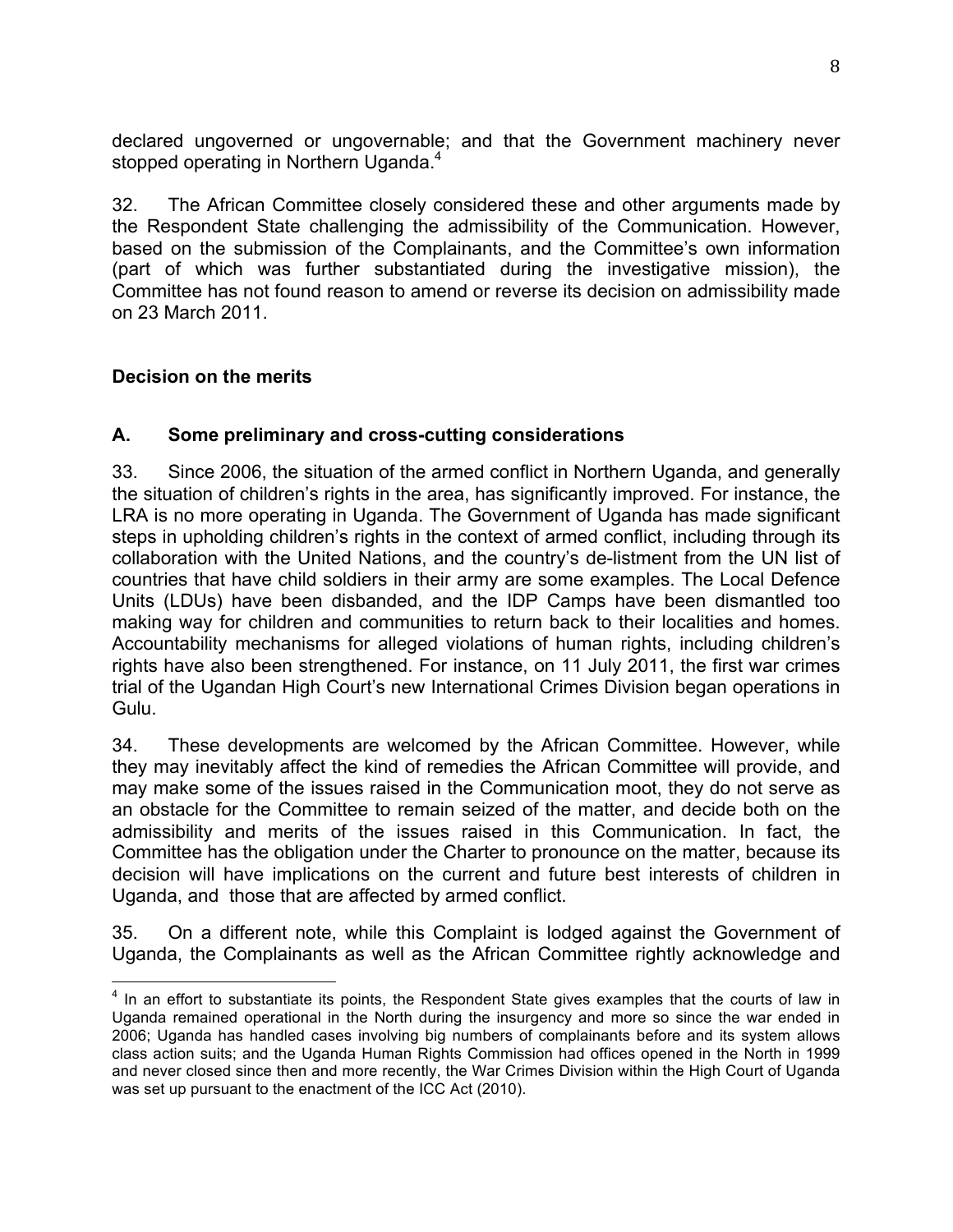condemn in no uncertain terms that the LRA has violated and still is (as far as children in some countries in the region are concerned) violating children's rights in a massive scale. This armed group continues to commit violations against children outside Uganda, namely in South Sudan, the Democratic Republic of Congo and the Central African Republic. Even to date, repeated calls made to the LRA to unconditionally release children in its ranks have mostly gone ignored.

36. In addition, the African Committee is also duly aware of the fact that the ability of a State to fulfill its human rights obligations can be severely undermined by its involvement in hostilities. As a result, the decision in this Communication give due consideration to this reality.

37. Article 1(1) of the African Children's Charter stipulates the "fundamental duty" of States Parties. This Article provides the general State Parties' obligation by stating that

Member States of the Organization of African Unity Parties to the present Charter shall recognize the rights, freedoms and duties enshrined in this Charter and shall undertake to the necessary steps, in accordance with their Constitutional processes and with the provisions of the present Charter, to adopt such legislative or other measures as may be necessary to give effect to the provisions of this Charter.

In principle, this general obligation that States undertake is subject neither to progressive realization, nor to available resources.

38. The African Committee is of the strong view that effective implementation of laws with due diligence is part of States parties obligation under the Charter. This position is also supported by jurisprudence from the African Commission, where for instance in a case concerning Mauritania, the Commission found that, although slavery had officially been abolished in that country, this was not effectively enforced by the government.<sup>5</sup> In a Communication against the Government of Chad, the Commission likewise held that the state's failure to protect people under its jurisdiction during a civil war against attacks by unidentified militants, not proven to be government agents, constituted a violation of the right to life.<sup>6</sup> In Addition, the full title of the African Children's Charterwhich is on the rights and *welfare* of the child - according to the African Committee, this in part indicates that protection of rights should lead to the wellbeing and welfare of children. In other words, the recognition of rights should be able to promote and improve the lived reality of children on the ground.

39. While the primary mandate of the African Committee is to interpret and monitor the implementation of the African Children's Charter, there are a number of other instruments that Uganda is a State Party to that are directly relevant to the Communication at hand [The sentence is not coherent (there is no link between the first

 $5$  Org. of African Unity, African Comm'n, Communications 54/91, 61/91, 98/93, 164-196/97, & 210/98, Malawi African Ass'n & Others v. Mauritania, 13th Annual Activity Report (1999).<br><sup>6</sup> Org. of African Unity, African Comm'n, Communication 74/92, Commission Nationale des Droit de

l'Homme et des Libertes v. Chad, 9th Annual Activity Report (1995-96) [hereinafter Org. of African Unity, Commission Nationale]; see also Org. of African Unity, African Comm'n, Communication 155/96, The Social & Economic Rights Action Center & Another v. Nigeria, 15th Annual Activity Report (2001-02).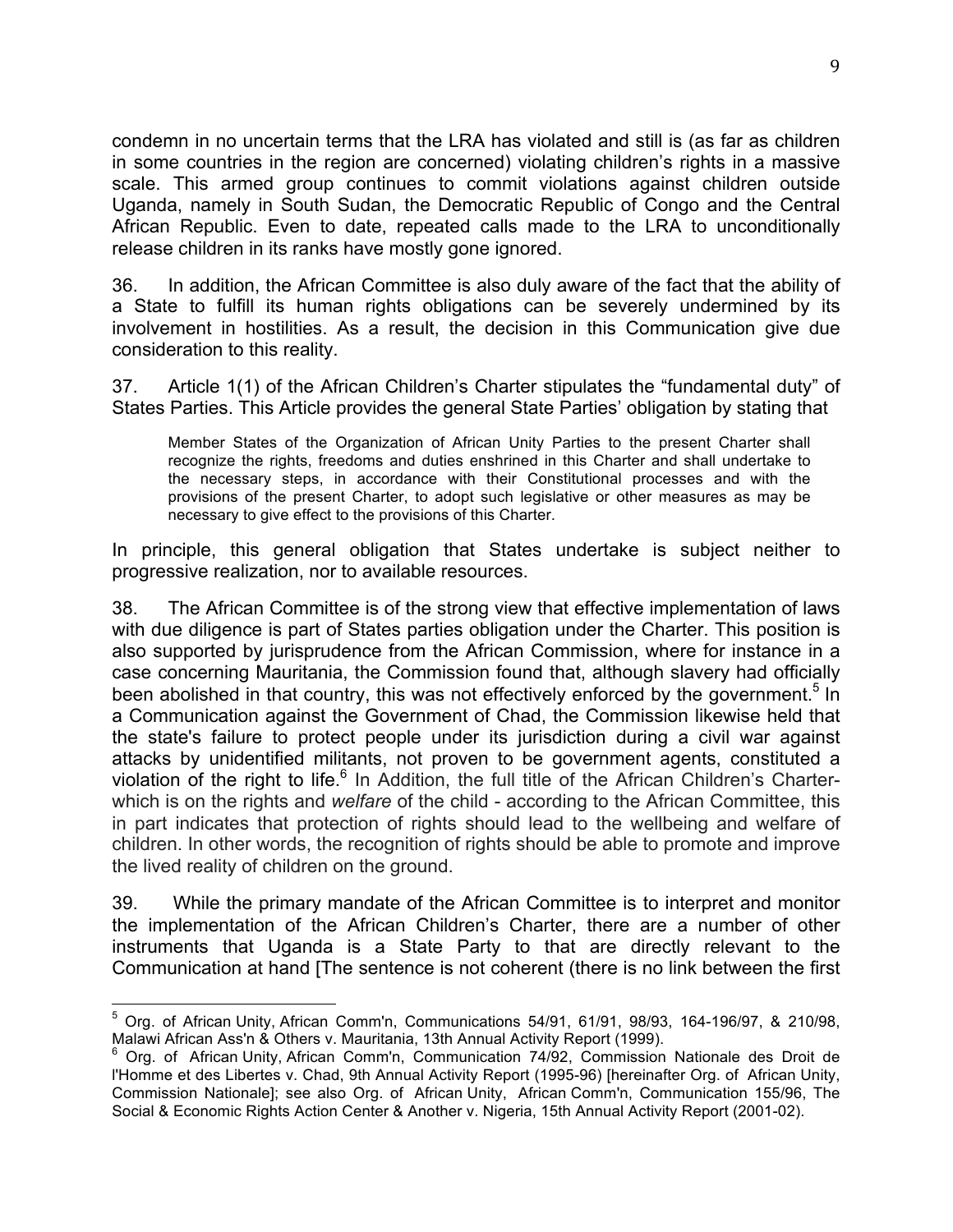limb and the second limb of the sentence). It might be putted as; In addition to the African's Children Charter, Uganda is Party to other instruments that are directly relevant to the Communication at hand. These include the Convention on the Rights of the Child (CRC) and its Optional Protocol to the CRC on the Involvement of Children in Armed Conflict (OPAC,  $2000$ ),<sup>7</sup> the four Geneva Conventions (1949), the 1977 Additional Protocols to the Geneva Conventions, $8$  the ILO Convention No. 182 on the Worst Forms of Child Labour (1999),<sup>9</sup> and the Statute of the International Criminal Court  $(1998)$ <sup>10</sup> In support of the potential relevance of other instruments, Article 1(2) of the Charter provides that "[n]othing in this Charter shall affect any provisions that are more conductive to the realization of the rights and welfare of the child contained in the law of a State Party or in any other international Convention or agreement in force in that State".

#### **Alleged violation of Article 22(2) (children recruitment and use in armed conflict**

40. The African Charter on the Rights and Welfare of the Child is the first regional treaty to establish 18 as the minimum age for all [compulsory] military recruitment and participation in hostilities. The Charter, in Article 2, defines a child as "every human being below the age of 18 years". In Article 22(2), States Parties are obliged to "…take *all necessary measures* to ensure that *no child* shall take a direct part in hostilities and refrain in particular, from recruiting any child".

41. Emerging international jurisprudence and practice points that "direct part in hostilities" should cover both direct participation in combat and also active participation in military activities linked to combat such as scouting, spying, sabotage and the use of children as decoys, couriers or at military checkpoints.<sup>11</sup>The implication of this is that a wider definition is being offered for the notion "child soldier" than one who has a combatant status only.

42. Children's recruitment in armed conflict is either by force (conscription) or voluntary (enlistment).<sup>12</sup> Therefore the concept of "voluntary recruitment" exists in international human rights law. For instance, Article 3(3) of the Optional Protocol to the CRC on the involvement of children in armed conflict (OPAC) (which Uganda has ratified) obligates States to maintain safeguards with respect to voluntary recruitment by

 $<sup>7</sup>$  This raises the age to 18 for compulsory recruitment and also pays attention to recovery and social</sup> reintegration of children.<br><sup>8</sup> Mainly imposes an obligation to refrain from recruiting and using children under the age of 15 in

hostilities

 $9$  Defines as one the worst forms of child labour the forced or compulsory recruitment of children under 18 for use in armed conflict

 $10$  Defines as a war crime the recruitment and use for active participation in hostilities of children under the age of 15

<sup>11</sup> See draft Statute for the ICC, Report of the Preparatory Committee on the Establishment of an International Criminal Court, Addendum, Part One, A/Conf.183/2/Add.1 (14 April 1998) 21 as cited in H Hebel and D Robinson, "Crimes within the jurisdiction of the Court" in R S Lee (ed.), *The international Criminal Court, The making of the* 

*Rome Statute, issues, negotiations, results* (1999) 118. <sup>12</sup> Even though voluntary recruitment is often coupled with hidden forms of coercion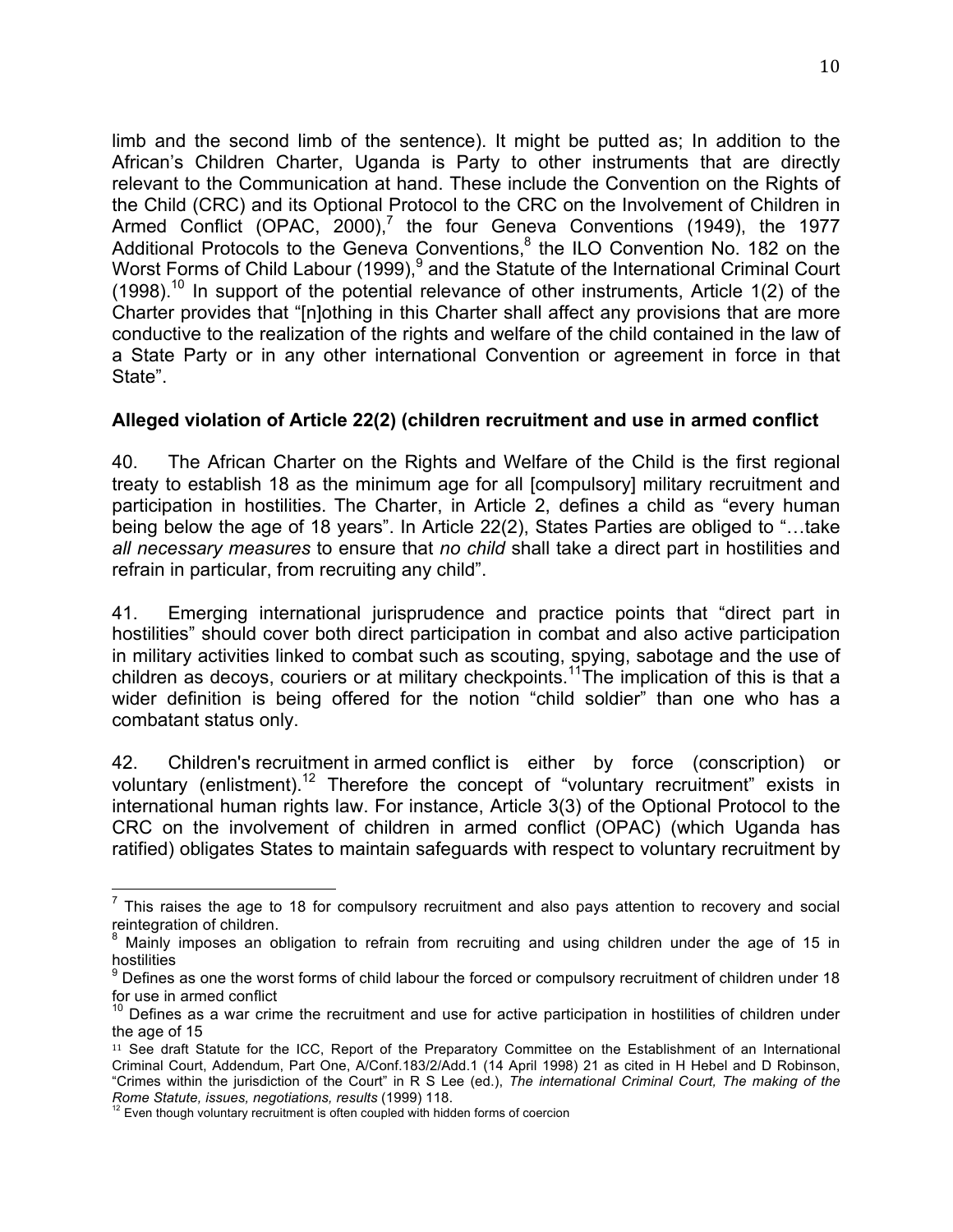ensuring that such recruitment is genuinely voluntary.<sup>13</sup> Unlike the OPAC that sets a minimum age of 16 for voluntary recruitment, the African Children's Charter is the first regional treaty to establish 18 as the minimum age for all [compulsory] military recruitment and participation in hostilities. Fortunately, there is no room within the provisions of the African Children's Charter to accommodate the concept of voluntary recruitment.. As a result, all voluntary recruitments constitute a violation of Article 22 of the Charter.

43. The Complainants allege that children were recruited into the UPDF. In addition it was contended that some children who escaped or were captured or rescued from LRA captivity, were sometimes recruited into the armed forces or forced to take part in military operations. Furthermore, it was alleged that, against its own guidelines of not keeping rescued children in military barracks for more than 48 hours, sometime for the purpose of intelligence gathering by the UPDF, children are kept for more than 48 hours before being released to child protection agencies/NGOs. Furthermore, some children were allegedly used as guides to indicate LRA positions or weapons caches. It was also argued by the Complainants that the criteria established by law that was meant to verify the age of a person was not always followed, and even in instances where systemic irregularities in the recruitment process that allowed children to be recruited was found out, commensurate disciplinary and other appropriate measures were not taken on perpetrators.

44. The UPDF Act of 2005 explicitly introduced for the first time a legislative framework establishing 18 as the minimum age for enrollment/recruitment in the armed forces. In this respect, Section 52 of the UPDF Act states that "….no person shall be enrolled into the Defence Forces unless he or she has attained 18 years of age." This is indeed a commendable legislative measure by the respondent State. However, as a result of its obligations under Article 1(1) read with Article 22, for the time between ratification of the Charter and 2005 that the Government of Uganda did not have a specific provision banning the recruitment of children. This constitutes non-compliance with the State's obligations under the African Children's Charter in particular Article 1(1) of the Charter.

45. As far as legislative gaps are concerned, the Committee also wants to draw the attention of the Government to Article 34 (4) of the 1995 Constitution which states that, " Children...shall not be employed in or required to perform work that is likely to be hazardous or to interfere with their education, or to be harmful to their health or physical, mental, spiritual, moral or social development." Though this provision would have gone a long way to ensure that children are not involved in the army, there are certain set-backs in the same provision i.e. article 34 (5) states that the children being referred to in article 34 (4) are those below 16 years. This implies that those children

<sup>&</sup>lt;sup>13</sup> By requiring informed consent of the person's parents or legal guardians; by informing recruits of the duties involved in military service; and by requiring reliable proof of age prior to acceptance into military service.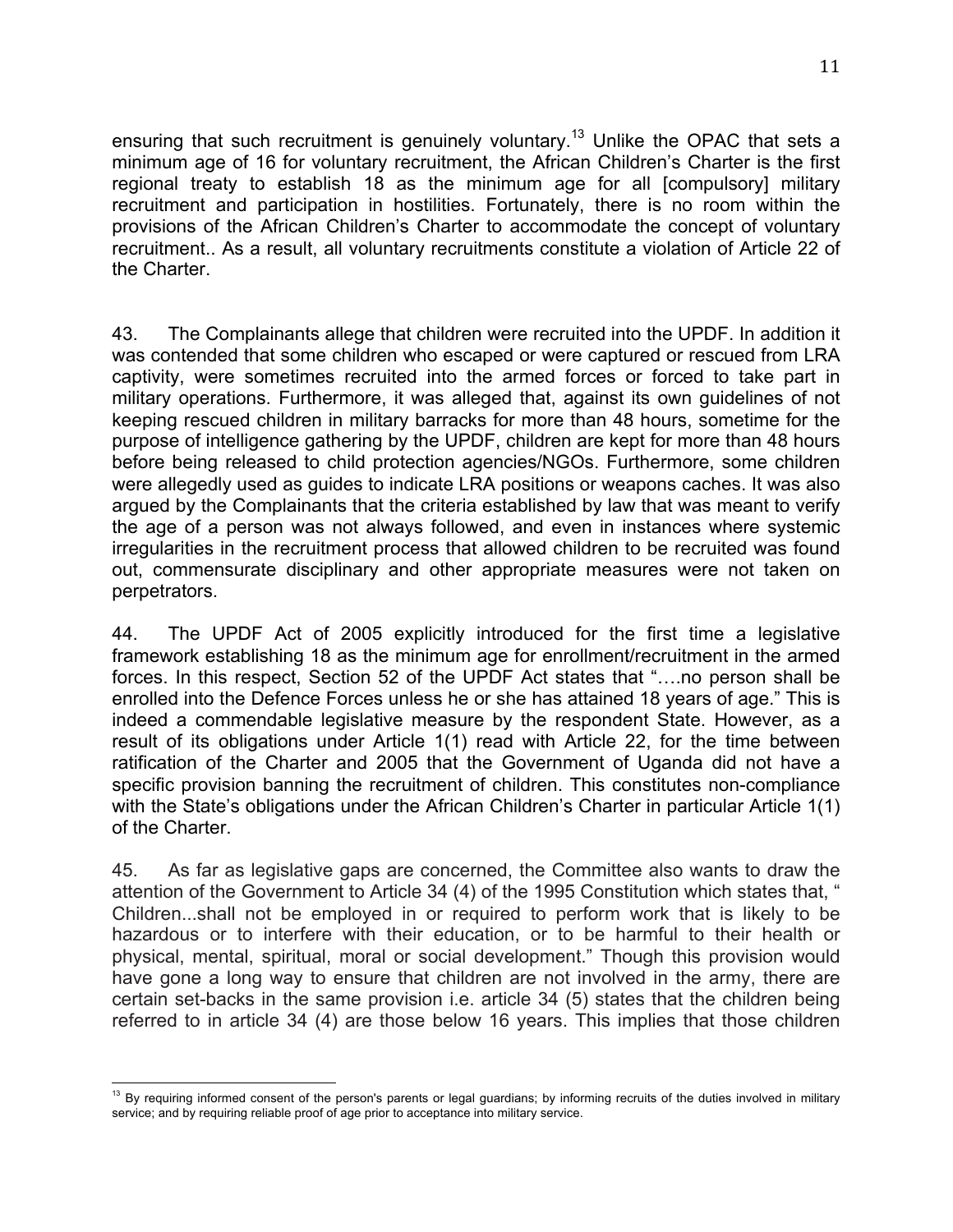between the ages of the 16 to 18 years do not benefit from the provision, and might legitimately be seen as being allowed to get into the army.

46. During its onsite visit in relation to this Communication, the African Committee has found evidence, and re-confirmation, about the recruitment and use of children in armed conflict by the UPDF (in particular within the  $105<sup>th</sup>$  battalion). A number of credible reports, including from the United Nations confirmed the presence of children in the UPDF during the material time. For instance, reports that indicated the presence of around 120 recruits out of a sample 1,200 in Lugore training centre that were probably under the age of 18 were made by UNICEF in November 2003.

47. Until 2007, the respondent State appeared on the Security Council list of States that have children in their armed forces. It is indeed a welcome and notable development that, based on the action plan regarding children associated with armed forces signed between the Government of Uganda and the United Nations in August 2007, the country task forces on monitoring and reporting conducted onsite visits of UPDF facilities to verify the implementation of its recruitment policies and ensure compliance in ending child recruitment and use. Government commitment in this regard is commendable as there were no reported cases of recruitment and use of children by UPDF or the LDUs in the years after 2007. Notably, the LRA has been listed in the annex of the UN Secretary General's reports on children and armed conflict as a party that commits grave violations against children since 2003.

48. The African Committee has noted the increasingly transparent recruitment process that is undertaken by the UPDF to avoid manipulation of the system; measures including informing district authorities about the conditions that only a person above 18 years and recommended by his/her respective LCs shall be eligible for recruitment, and the presence of medical doctors to verify the ages of recruits. Despite these measures, the absence of a universal and well functioning birth registration system, in line with Article 6 of the Charter, which is crucial for the process of age verification, had created a big gap for the recruitment of children into the UPDF.

49. In this respect, it should also be mentioned that the African Committee notes the effort undertaken by the Government to repatriate and handle children formerly associated with LRA to Uganda through the Chieftaincy of Military Intelligence or through UPDF child protection units. Unfortunately, for some of the children, escape or rescue from the LRA did not always translate into a return to civilian life, at least immediately. The Committee also notes that such a process of repatriation was followed instead of having the children immediately placed under the care of appropriate civilian child protection actors. In addition, incidents where children overstayed (according to some reports for about two months) with UPDF/Chieftaincy of Military Intelligence before being handed over to child protection agencies does not in principle comply with the obligation to ensure children's best interests as the paramount consideration.

50. Moreover, unfortunately, both in its submissions, oral arguments, and also during the investigative mission undertaken by the Committee, the Government has not been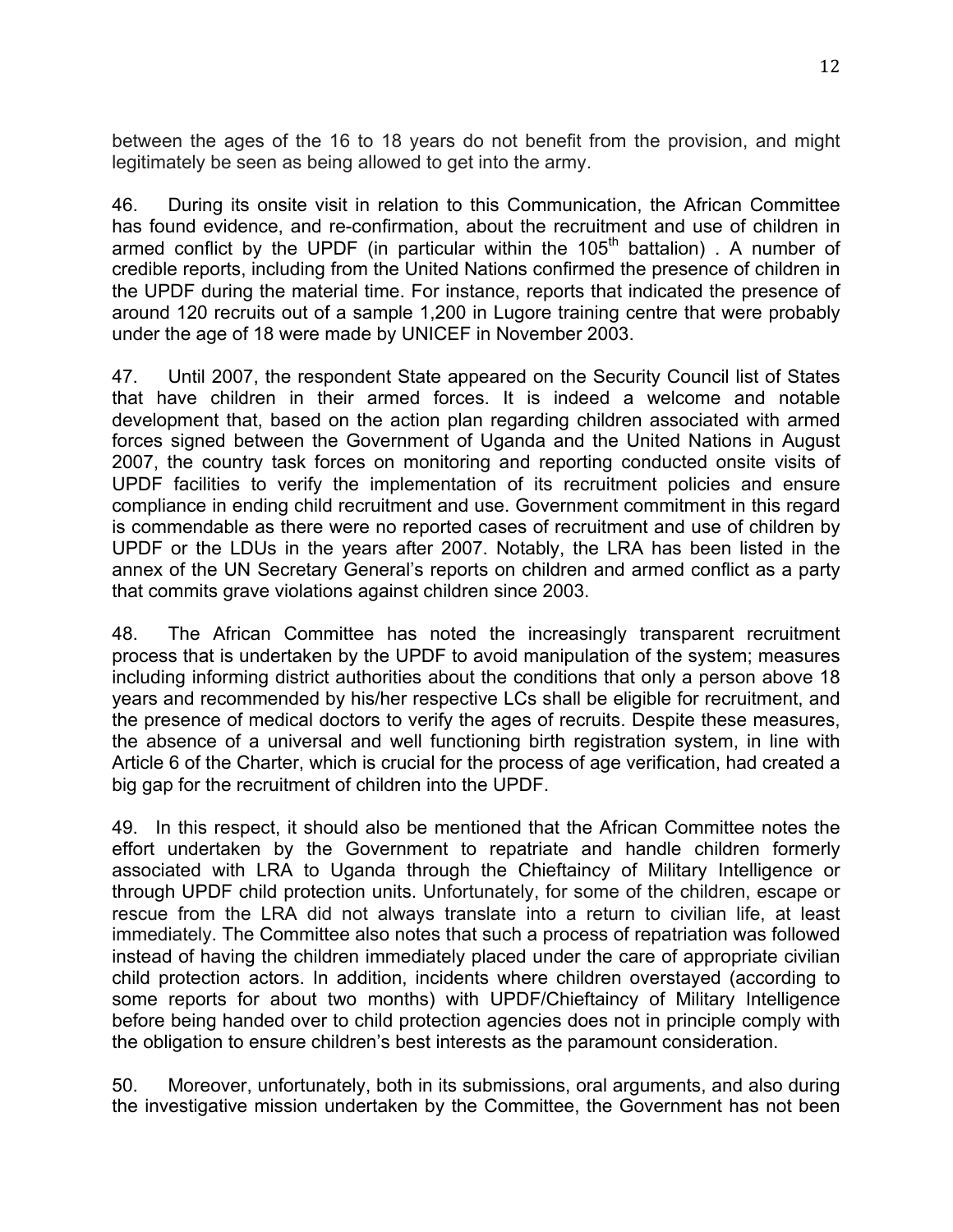able to provide detailed and concrete evidence about the legislative and other measures, such as the use of child-sensitive procedures to protect children from hardship during questioning, including by the use of child-sensitive methods of questioning; and by reducing the number of interviews, statements and hearings. As a result, children that were separated from the LRA and have gone through a questioning process might not have had their right to have their best interests respected fulfilled.

51. States Parties to the African Children's Charter also need to effectively implement the right to a remedy which includes a right to reparation,<sup>14</sup> as an element of the due diligence obligation. This entails providing reparation to victims for acts or omissions that can be attributed to the State, or for their failures to meet their international obligations even when substantive breaches originate in the conduct of private persons. In this respect, it is important to mention that the African Committee, while recognizing the contribution of the Amnesty Act of 2000 to the return, demobilization and reintegration of thousands of children forcefully recruited by the LRA, it is concerned about the fact that the same Act does not necessarily follow the criteria for granting amnesties under international legal obligations of the State. As a result, such law may have led to impunity of those that would have been involved in the recruitment and use of children in hostilities.

52. One response to the instability experienced by the citizenry was the establishment of local militias drawn from the community to supplement the defence capacity of the UPDF. Some have argued that the establishment of such units by local communities to protect themselves against LRA is a consequence of the weakness or absence of State security forces and the judiciary in the areas affected by the conflict. The Government of Uganda provided recognition and support to the local militias (known as local defence units or LDUs). It has been argued that the establishment and control of the LDUs was not well thought through. The LDUs fell *de facto* under the responsibility of the UPDF, it appears. Evidence of Government support to LDUs in the form of training, munitions, direct financial support and basic foodstuff were presented.

53. In principle, members of the LDUs (also known as "home guards") were supposed to be at least 18 years of age, be in good health, have completed their level S4 or above, and present a recommendation letter from a Local Councilor (LCI). While reportedly, the responsibility for the recruitment process of LDU members fell on the shoulders of the Local Council IIIs (sub-county leaders), local leaders were responsible for age verification of candidates, as they are presumed to know the person and his or her family. However, the "unofficial" recruitment process, largely condoned as a result of the poverty of some of the candidates, often bypassed the Local Councilors, and did not require education and age verification. Reports where children directly approached

<sup>&</sup>lt;sup>14</sup> This right has become firmly enshrined in the corpus of international human rights and humanitarian instruments. See for instance, The Basic Principles and Guidelines on the Right to a Remedy and Reparation for Victims of Gross Violations of International Human Rights Law and Serious Violations of International Humanitarian Law (Adopted and proclaimed by General Assembly resolution 60/147 of 16 December 2005).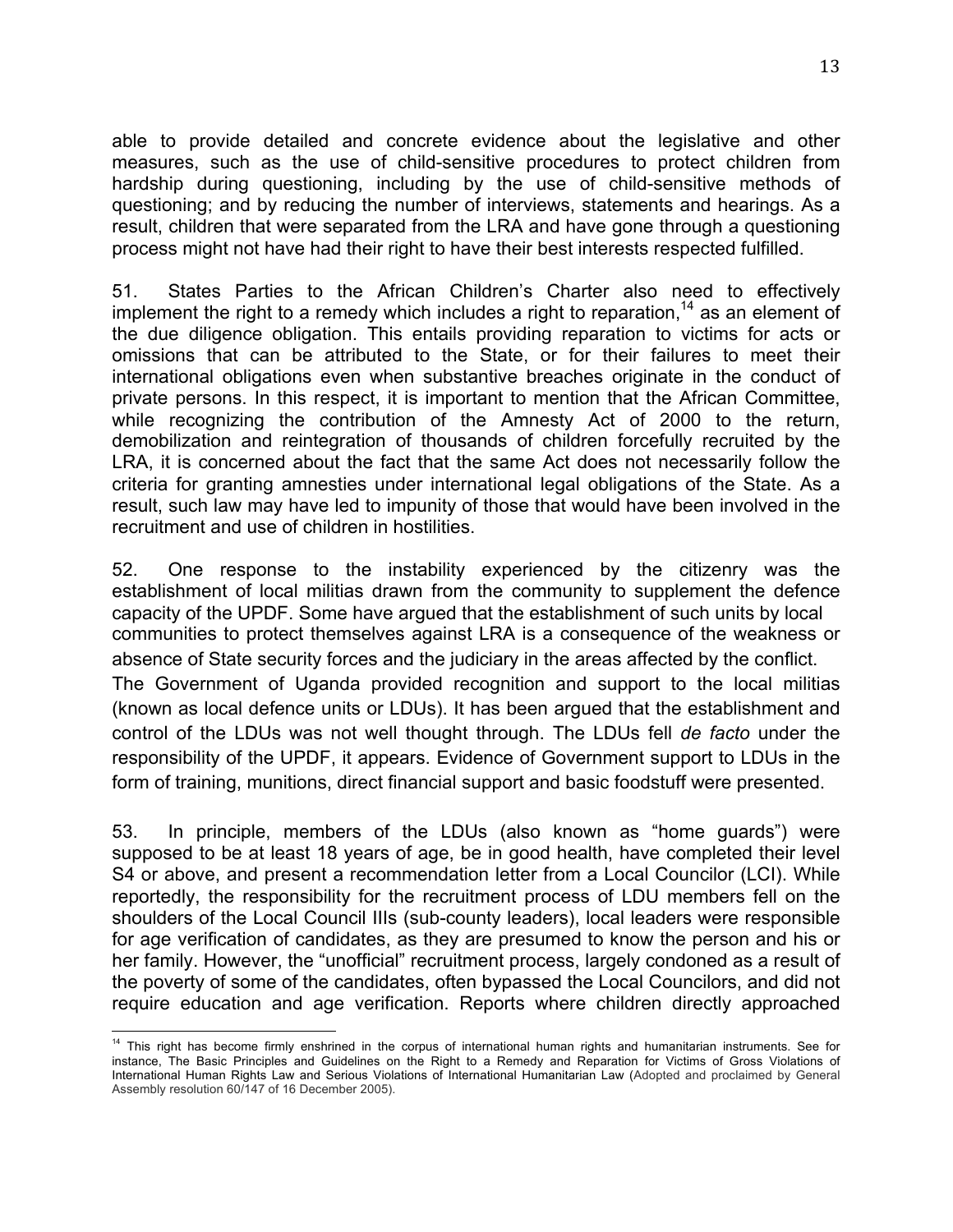military barracks for recruitment, without the need for producing a recommendation letter, have been confirmed.

54. The UHRC has also indicated its concerns and observations by stating that it witnessed "young boys within the "Amuka', a local militia fighting the LRA in Lira. In its conclusion, the UHRC stated that while "[the] UPDF may not have been directly responsible for recruiting children into the Amuka militia…they owe a duty to ensure that they are detected and removed".<sup>15</sup>

55. During the material time covering this Communication, concern has also been raised by the United Nations and its bodies and agencies on the presence of children in the LDUs. For instance, it has been reported that concern has been raised "over reports indicating the presence of children in LDUs and over the lack of information regarding children who have been demobilized from these units and reintegrated into society".<sup>16</sup>

56. Again, evidence to support the assertion by the State Party that it has taken appropriate, consistent, and systemic disciplinary action against those military officers, officials, and community members who knowingly have recruited children into the LDUs has not been convincing.

57. It has also been reported, and also argued, that some of the children that joined the UPDF or LDUs did so out of their own voluntary volition. As a matter of principle, the African Committee supports children's participation in matters that affect them, and their views being given due consideration. The African Committee also recognizes children's evolving capacities. However, as far as consent to join the armed forces, or armed groups is concerned, the African Committee and the Charter take a more protectionist approach than one that promotes children's participation. The African Committee is of the view that children cannot give "informed" consent to actively participate in activities related to armed conflict. This is due to the fact that they generally lack a nuanced and comprehensive understanding of the long-term and short-term impact of their involvement, as well as because their participation rights need not compromise their protection rights.

58. As a result, the African Committee supports the view that "the line between voluntary and forced recruitment was both legally irrelevant and practically superficial in the context of children in armed conflict".<sup>17</sup> Since the African Children's Charter does not leave room for the voluntary recruitment of children in armed conflict, every State party to the Charter has the obligation to undertake all necessary legislative, administrative and other measures to prevent and address such a situation.

59. Under Article 31 of the African Children's Charter; "Responsibility of the Child", it is provided that every child shall have the duty, among others, "to preserve and

<sup>&</sup>lt;sup>15</sup> UHRC, 2003, 6th Annual Report to Parliament of Uganda, Kampala, page 54.<br><sup>16</sup> CRC Committee, Concluding Obs, Para 22. 17 Report of the Secretary-General for Children and Armed Conflict

<sup>(</sup>A/67/256) (6 August 2012), para 11.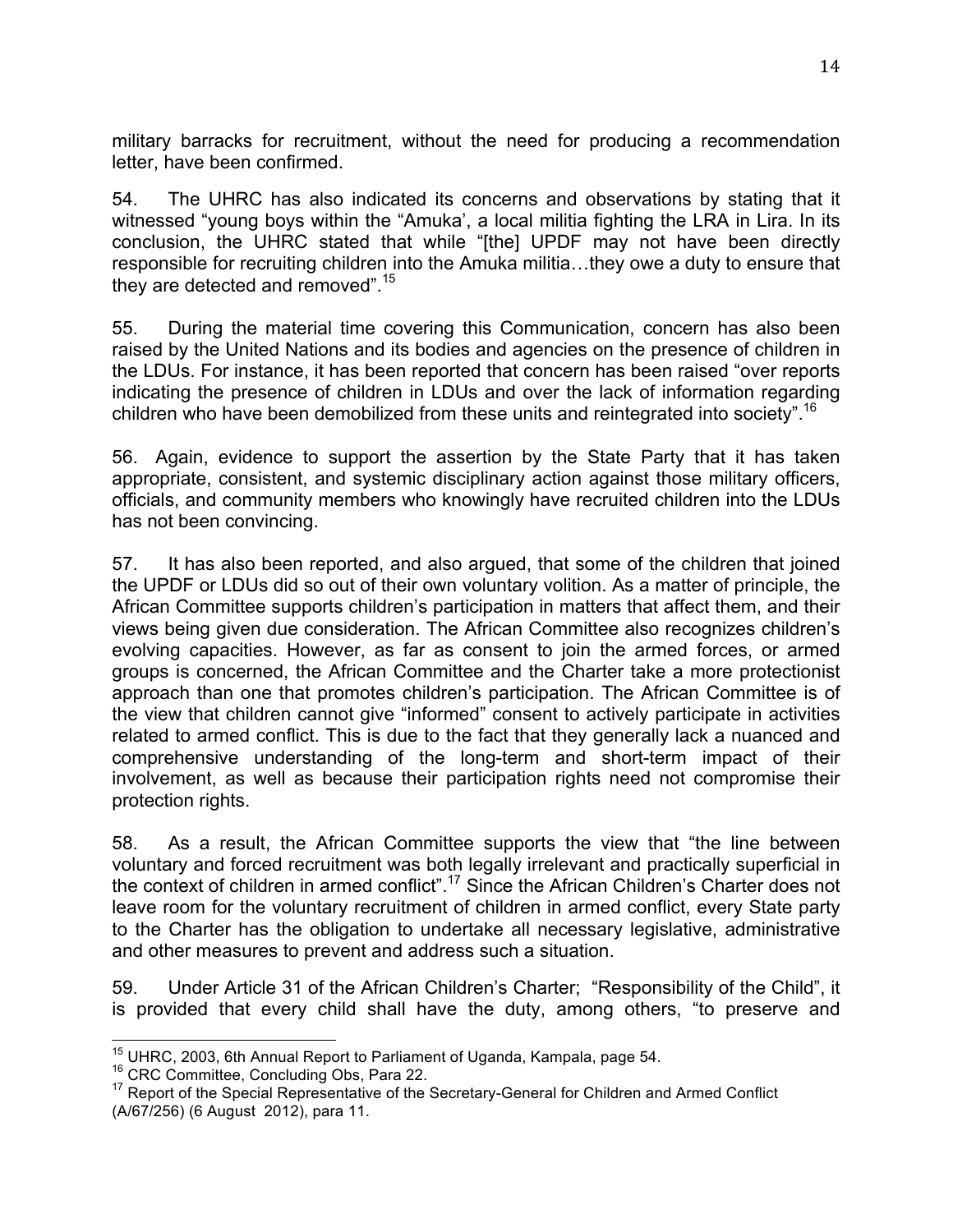strengthen the independence and the integrity of his country".<sup>18</sup> However, the application of this Article is subject to the child's "age and ability, and such limitations as may be contained in the present Charter". As a result, in the presence of Article 22 of the Charter that absolutely prohibits the recruitment and use of children in armed conflicts, there is no legally and textually sound argument that can be made to support the involvement of children in armed conflict. In this context, the African Committee would like to reiterate its position made in the *Nubian Children case* that children's rights are not contingent upon them fulfilling their "duties", since duties are given their rightful place in children's rights lexicon if they are viewed as inter-dependently co-existing with and as reinforcing rather than invading rights.<sup>19</sup>

60. As a result, the African Committee finds a violation of Article 22, in particular Article 22(2) on the recruitment and use of children in armed conflict during the material time covered by this Communication (2001-2005)

## **Alleged violation of Article 11 (the right to education)**

61. As the Communication underscores, and the Respondent State acknowledges, the war severely disrupted the education system in Northern Uganda. Globally, especially in the last decade, concern for the specific protection of education has emerged from the broader desire to improve the protection of civilians, and particularly children. Some recent reports rightly call this situation a "hidden crisis".<sup>20</sup> Notably, education is an example of a vital socio-economic sector where the consequences of armed conflict may be felt long after the fighting is over.  $21$ 

62. The Complainants have alleged a number of violations pertaining to the right to education. These alleged violations relate to, among others, the inadequate budgetary allocation for the education sector, particularly for the conflict affected areas, the use of schools for military purposes and indiscriminate military attacks on schools, lack of effective measures to facilitate access to education for demobilized children, and the availability, accessibility, and quality of education for children in the IDP camps.

63. The drafters of the African Children's Charter, being fully aware of the important role of education for creating an Africa fit for children, have crafted a very comprehensive and detailed provision on the right to education. For instance, Article 11(3)(e) of the Charter is peculiar in that it requires that "States Parties to the Charter shall take all appropriate measures with a view to achieving the full realization of this right and shall in particular…take special measures in respect of female, gifted and disadvantaged children, to ensure equal access to education for all sections of the

<sup>&</sup>lt;sup>18</sup> Article 31(e).<br><sup>19</sup> See J Sloth-Nielsen and BD Mezmur "A dutiful child: The implications of Article 31 of the African Children's Charter" (2008) 52 Journal of African Law 159; See too F Viljoen International human rights law in Africa (2012) (2<sup>nd</sup><br>Edition) 393-394, for further discussions on this matter.<br><sup>20</sup> The 2007 and 2010 UNESCO ptudies Edito

The 2007 and 2010 UNESCO studies *Education under Attack*, and the 2011 Education For All (EFA) Global Monitoring Report dedicated to the theme of *Armed Conflict and Education* are few examples of this concern. See too, in general, Protecting education in insecurity and armed conflict: An international law handbook (2012).<br><sup>21</sup> R. Quinn, 'Attacks on Higher Education Communities: A Holistic, Human Rights Approach to Protection', in

UNESCO, *Protecting Education from Attack: A State-of-the-Art Review*, UNESCO, Paris, 2010, p. 109.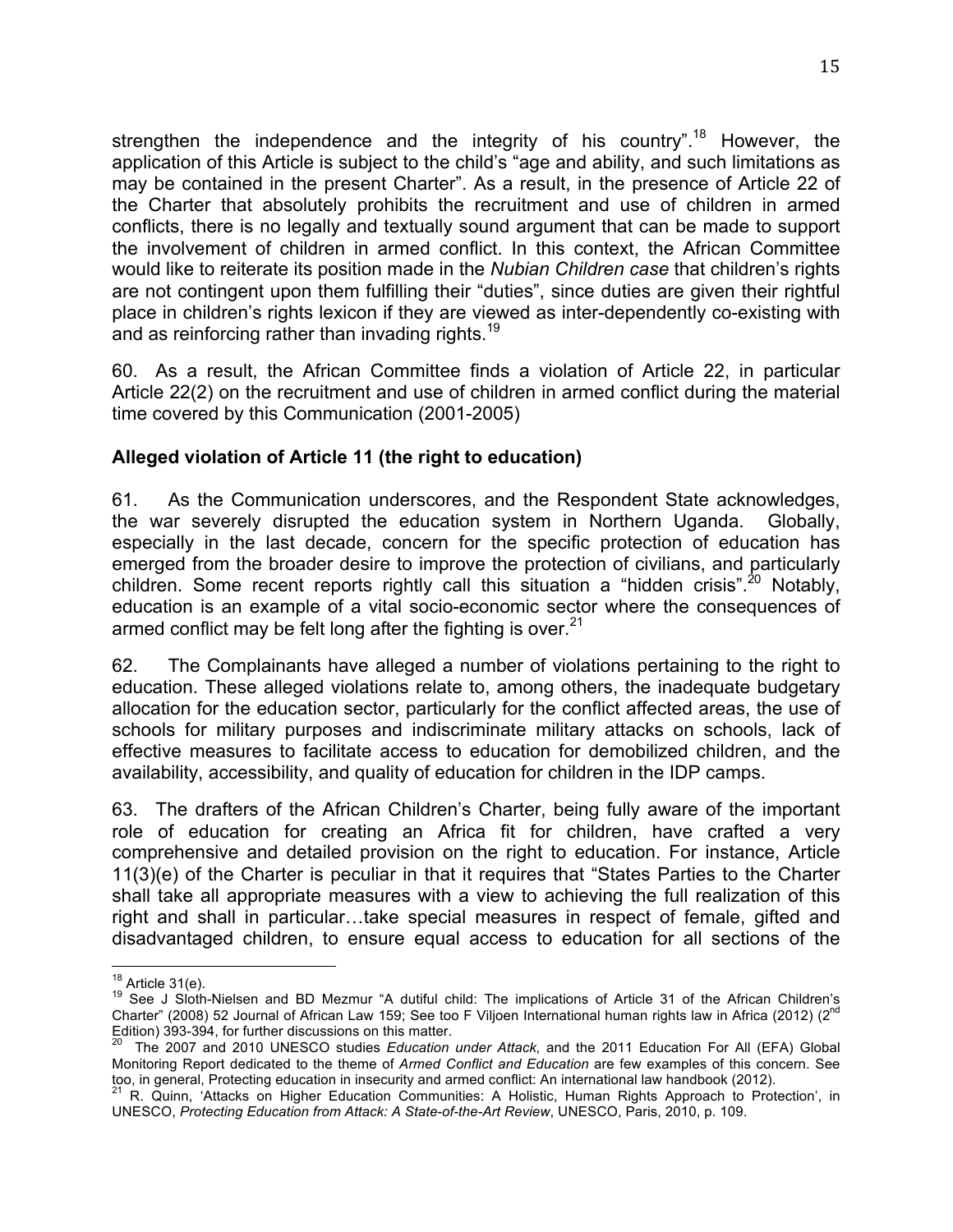community". Children that are affected by armed conflict and insecurity indeed fall within the category of children in disadvantaged situations and in order to ensure their right to education "special measures" are required. In all the 10 occasions where the word "special" is used in the African Children's Charter, it is in the context of children who find themselves in a disadvantaged and vulnerable situation.

64. In addition, according to Article 11(2), education shall preserve and strengthen, for example, "African morals, traditional values and cultures, ... national independence and territorial integrity, ... African Unity and Solidarity". As a result, it is important to consider and make education an indispensable element towards promoting tolerance, cessation of conflict and rebuilding of communities. Furthermore, even though Article 77 of Additional Protocol II does not make explicit reference to education, it requires that children in armed conflict should be provided with facilities which are necessary for their normal development "as far as possible  $"$   $^{22}$ 

65. The reading of Article 22(1) which provides for the duty to "…ensure respect for rules of international humanitarian law…", in conjunction with Article 11 of the African Children's Charter, shows that the obligations of State Parties to a conflict are crucial to preserving the core components and essential features (availability, accessibility, acceptability, adaptability) of the right to education in the circumstances of armed conflict. In a situation of armed conflict, adaptability would require, among other things, the setting up of *ad hoc* centers of learning as well as an urgent resumption of educational activities.<sup>23</sup>

66. In this regard, the African Committee takes note of the efforts of the Government of Uganda including the building/setting up of schools/learning centers in the camps so that children can continue their education and preserve some sense of normalcy, despite the war and turmoil that surrounded them. Other measures include the Government initiated Peace Recovery and Development Program (PRDP), bursary schemes (for instance the Acholi Bursary Scheme for Education in Pader, Kitgum, Amuru and Gulu districts), as well as the budgetary increases for the education sector made by Government, some of which have directly targeted and benefitted children in the conflict affected areas. Even though it is not directly in contention in this Communication, the African Committee also lauds the post-conflict education efforts of the Government and partners, such as the post - conflict and peace recovery

 $22$  Considered to be customary international law, and in line with Article 11 of the ACRWC, Article 4(3)(a) of Additional Protocol II, which applies to non-international armed conflict, states that children shall be provided with the care and aid they require, and that, in particular, they shall receive an education, including religious and moral education, in keeping with the wishes of their parents or, in the absence of parents, of those responsible for their care.

<sup>23</sup> In *World Organisation Against Torture, Lawyers' Committee for Human Rights, Jehovah Witnesses, Inter-African Union for Human Rights v Zaire*, the African Commission on Human and Peoples' Rights found that the closure of universities and secondary schools for two years constituted a violation of Article 17 of the African Charter on the right to education. As a result, when a State closes a school, it has to make other options available, however makeshift or problematic these alternative arrangements might be.25/89, 47/90, 56/91, 100/93, World Organisation Against Torture, Lawyers' Committee for Human Rights, Jehovah Witnesses, Inter-African Union for Human Rights v Zaire, para.48.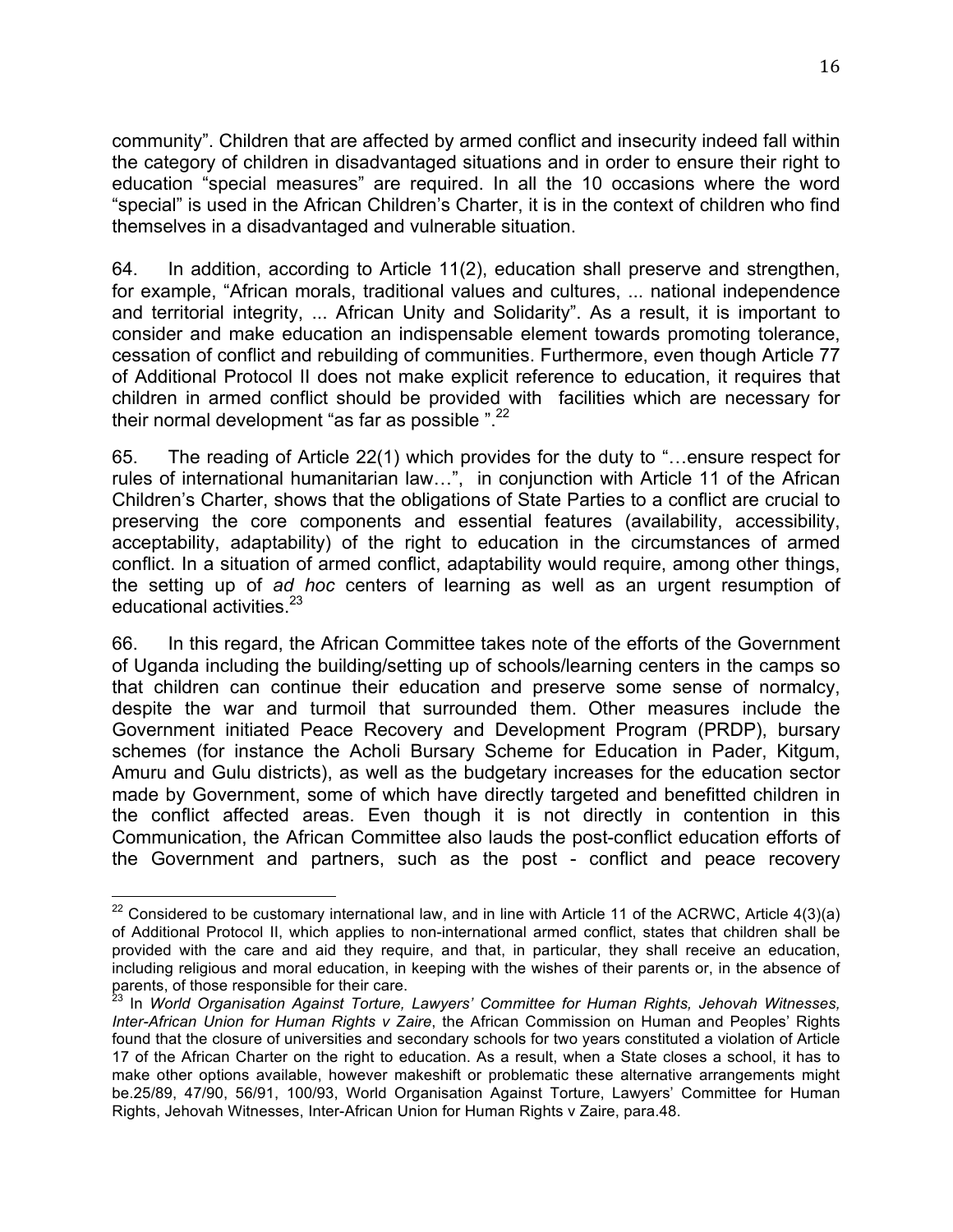programmes, involving bursaries, vocational skills training and capital provided to start Income Generating Activities (IGAs) and the "Go to school, back to school, stay in school" campaign, that were aimed to help 1.3 million children get primary education in the country's conflict-affected north and northeast. As observed first hand by the Committee, this does not mean that there is no room for improvement. For instance, in 2004, the Uganda Human Rights Commission identified that providing sufficient facilities for the education of disadvantaged communities including those affected by conflict<sup> $24$ </sup> as one of the main challenges in providing a universal free and compulsory primary education.

67. The use of schools for military purposes (for instance, as recruitment grounds, military barracks, command centres, weapons storage facilities, firing and observation positions, and detention and interrogation sites) puts children at risk of attack and hampers children's right to education.<sup>25</sup> This is because, as a result of these actions, schools may be considered legitimate targets for attack. Attacks against schools may constitute crimes against humanity and war crimes, and the Rome Statute extends explicit jurisdiction for criminal accountability for these actions (or failures to protect). In addition, as part of customary international law, the principle of distinction under international humanitarian law demands that educational facilities are protected as long as they are civilian objects.<sup>26</sup>

68. Despite the alleged violations argued by the Complainants highlighting incidents where the UPDF allegedly occupied and used schools for military purposes, the African Committee has not found evidence to support these allegations. After a detailed look into the allegation of indiscriminate attacks on schools by the UPDF, the Committee has not found evidence (oral, physical and written) to fault the margin of appreciation with which the State planned and conducted its military operations that could qualify as an "indiscriminate attack on schools".

69. Furthermore, the African Committee subscribes to the view that while the right to education, particularly in the context of armed conflict, entails that a "State has a duty to be continually taking measures to build, maintain, improve and when attacked, repair its educational system", it also confirms that, based on the African Children's Charter, and international law, the threshold under which the fulfillment or violation of these obligations are to be assessed should be based on a "reasonableness" standard.<sup>27</sup>

70. Therefore, before establishing whether the Government of Uganda has violated its

<sup>&</sup>lt;sup>24</sup> UHRC, 2004, *7th Annual Report to Parliament of Uganda*, 138, Kampala.<br><sup>25</sup> In its resolution 1998 (2011), the Security Council expressed deep concern over attacks and threats of attacks against schools and educational personnel, calling upon all parties to cease such violations.

 $26$  The word 'object' is used by the Geneva Conventions and Additional Protocols to mean something that is visible and tangible. For further details on this see, Education Above All and British Institute of International and Comparative Law "Protecting education in insecurity and armed conflict: An international law handbook" (2012), pp 192-196. Although not mentioned in the text of Common Article 3 nor Additional Protocol II, the concepts of civilian and military object apply to non-international armed conflict as part of customary international law.

 $^{27}$  UNESCO, Protecting Educational from Attack: A State-of-the-Art Review (UNESCO, 2010), 165.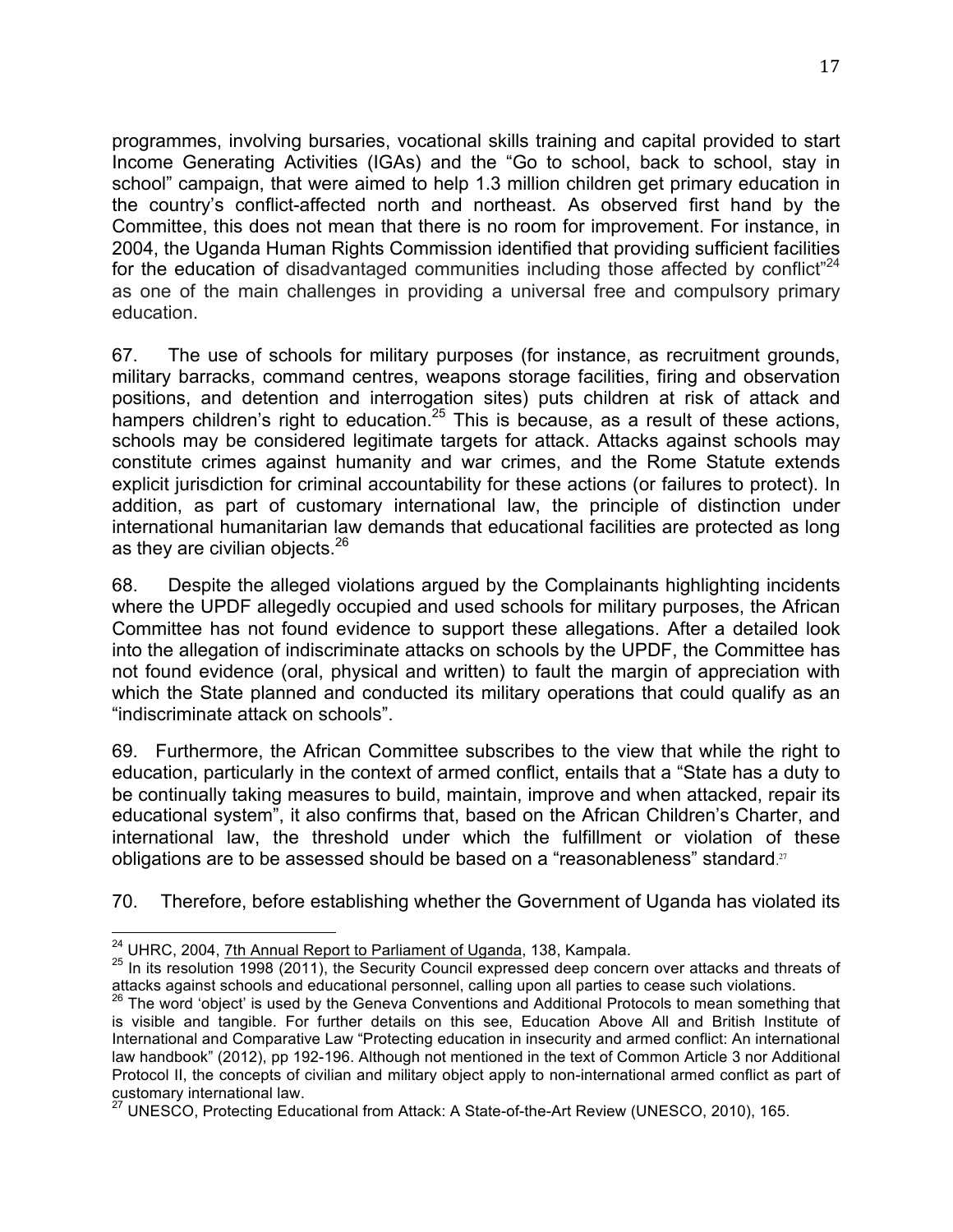obligations under the Charter, the African Committee had to ask the question "did the Government of Uganda take all reasonable steps necessary to fulfill its obligations under the Charter?". The African Committee has not found evidence to answer this question in the negative.

71. In conclusion, the African Committee takes note of, and is manly satisfied with, the information provided by the Respondent State that a number of legislative, administrative, and other appropriate measures were put in place to facilitate the realization of the right to education of children, especially those affected by the conflict, (both during and after the conflict). As a result , the Committee does not find a violation of the rights to education by the Respondent State in the circumstances alleged by the Complainants.

#### **Alleged violation of Article 14 (the right to the highest attainable standard of health)**

72. Article 14 of the African Children's Charter provides for children in Africa to enjoy the right to the highest attainable standard of health. The African Committee acknowledges that this right is to be achieved in a progressive manner within available resources, as already highlighted in the Committee's *Nubian children case*. However, a minimal access to health facilities, a lower level of contact with health promoting measures and medical assistance, and a lack of provision of primary and therapeutic health resources and programmes is inconsistent with child's right to the highest attainable standard of health. Like other economic, social and cultural rights, the right to the highest attainable standard of health must be fully guaranteed as soon as possible and thus States Parties are required to take immediate steps to ensure this right. States must thus use the maximum available resources, even when such resources are scarce.

73. Any kind of discrimination in providing access to health facilities, and access to goods and services related to health would constitute a violation of Article 14 of the Charter.<sup>28</sup> Jurisprudence from the African Commission has also confirmed that the underlying condition for achieving a healthy life is the protection of the right to health, and failure by a Government to provide the basic health services can amount to a violation of the right to the highest attainable standard of health.<sup>29</sup>

74. The Government of Uganda has made it known, among other things, that it did set up health clinics in the camps, and mobile clinics manned by qualified medical doctors and that it provided services throughout the difficult period which is the subject matter of this communication. Training was also provided from primary health care level to Village Health Teams and immunization efforts had continued as much as possible. Due to the prevailing conflict, food insecurity was extremely high and the local population was almost exclusively dependent on humanitarian and nutritional

 

<sup>&</sup>lt;sup>28</sup> See Purohit and Moore v. The Gambia, Communication 241/2001, para 80.

<sup>&</sup>lt;sup>29</sup> See Free Legal Assistance Group and Others v Zaire, Communications No 25/89, 47/90, 56/91, 100/93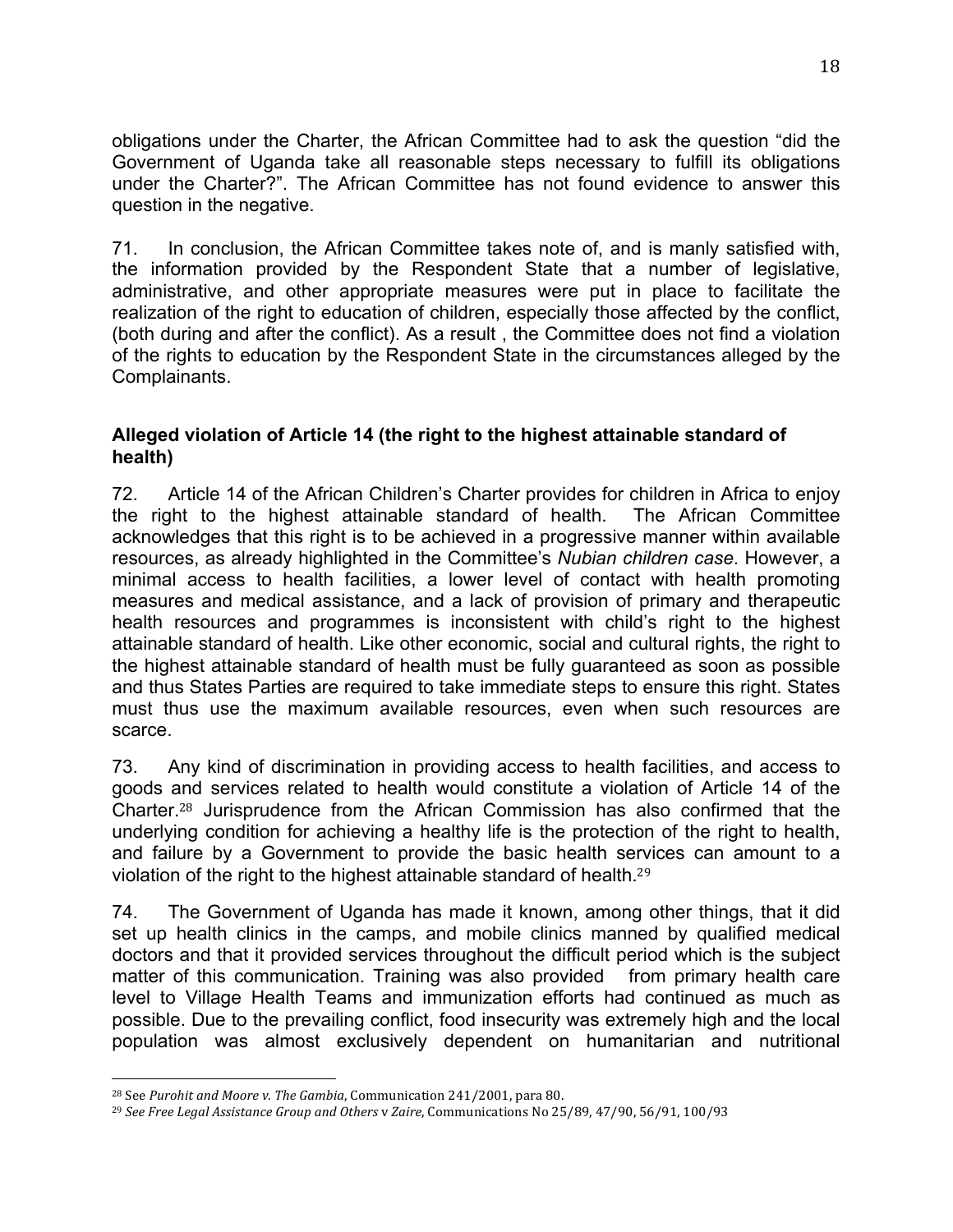assistance to children. In many instances, access to safe drinking water was furthered through boreholes in the camps, but due to the prevailing insecurity occasioned by the raids and destruction of property by the LRA, services were not easily provided. The population of the camps was very large, and health and sanitation services were stretched. Farmlands could largely not be accessed due to the limited security outside the confines of the IDP camps which diminished the local supply of food. Psycho social support to returning children was reportedly provided in reception centers.

75. Throughout the investigation of this Communication, the African Committee found no evidence that the Government of Uganda failed to show due diligence in its efforts to comply with Article 14 of the Charter, or that it mismanaged public finances for health, or withheld medicines and medical treatment even if it had the means to provide it, or indiscriminately attacked health facilities, or curtailed the efforts of nongovernmental organizations or other partners to contribute towards the realization of Article 14, or discriminated in any way in its efforts to comply with Article 14 of the Charter. The information available to the Committee does not provide a sufficient basis to determine a violation of Article 14 of the African Children's Charter. As a result, the Committee does not find a violation of Article 14 by the Government of Uganda.

## **Alleged violation of Articles 27 and 29 (Sexual abuse and violence)**

76. In armed conflicts, sexual violence is increasingly committed against civilian populations including boys and girls. Children who experience sexual violence suffer from long-term psychological trauma, stigma, health consequences and early pregnancies. The African Committee agrees that "sexual violence" in international criminal law encompasses a broad range of offences relating to non-consensual acts of a sexual nature. Indeed there are various forms of sexual abuse/violence that would constitute as war crime. As a result, the *Rome Statute of the ICC* states that rape, enforced prostitution, sexual slavery, enforced sterilization, forced pregnancy, or 'other forms of sexual violence of comparable gravity' may constitute war crimes and crimes against humanity. It is also notable that the *SCSL* established that "forced marriage" is also an offence under international criminal law when it rendered three militia leaders guilty of crimes against humanity for forcing girls into marriage. All these [and other comparable] acts would constitute a violation of the African Children's Charter.

77. The abuse and torture of children abducted and recruited into the LRA are acknowledged, and the Committee is hopeful that the leadership of the LRA will ultimately be forced to face criminal charges for the war crimes it perpetrated. Given the special protection girl children are offered by the Charter(in article 1 for instance), the systematic use of abducted girls as 'bush wives' as well as raping and sexually abusing them is of particular concern to the Committee since the LRA leadership accounts for these extreme violations of the rights of girl children.

78. However the Communication alleges that there were incidents where UPDF soldiers were either directly involved or facilitated the sexual abuse and violence against children. The Committee has investigated these allegations during its mission to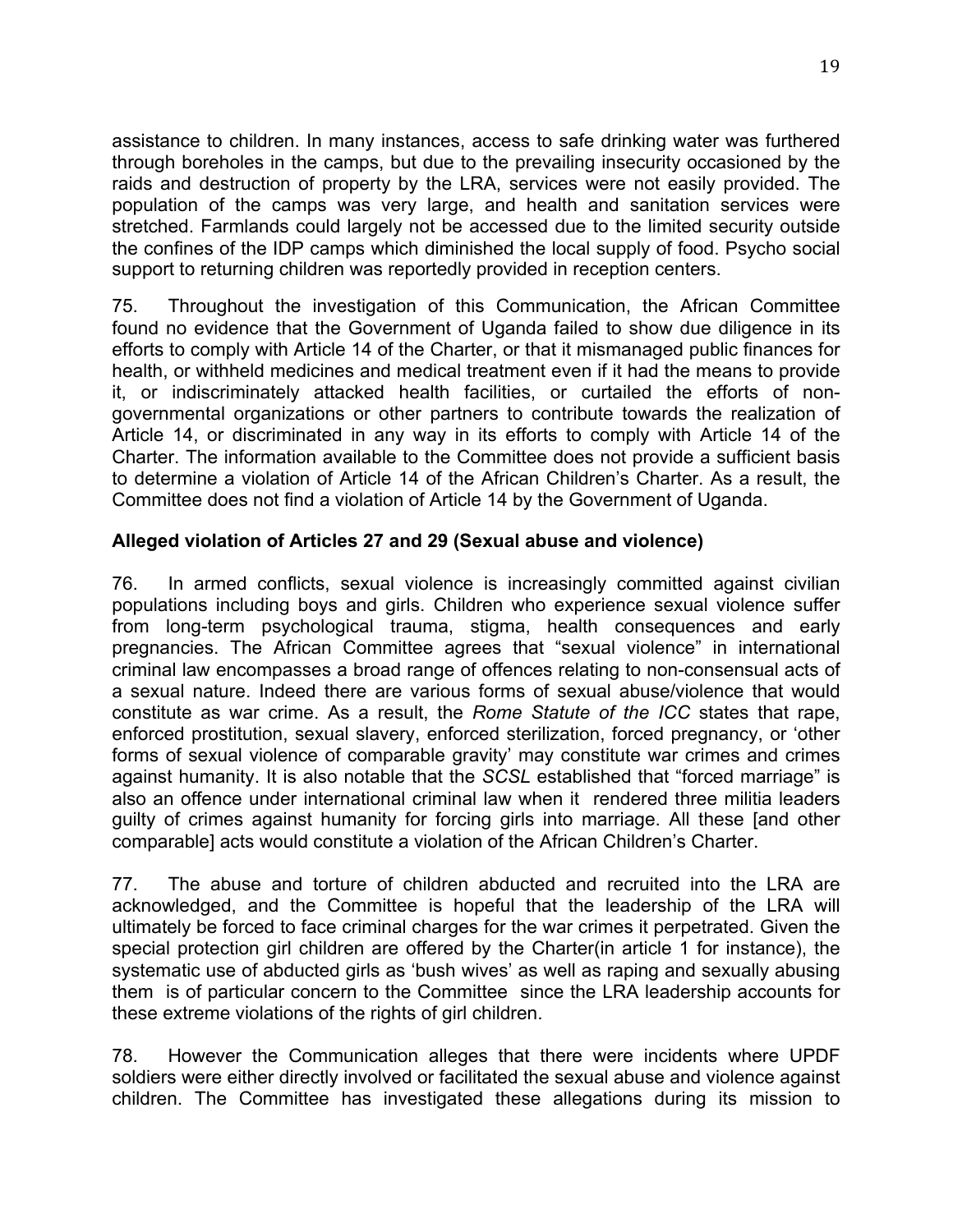Northern Uganda. Apart from unconfirmed reports/ and incidents, the Committee has not found evidence to substantiate these allegations that UPDF soldiers were involved either in sexual exploitation, or facilitated sexual abuse of children. It has also not found evidence to support the argument that Government did not undertake its obligations to investigate, prosecute, and punish perpetrators of sexual abuse/violence committed against children allegedly by the UPDF or members of the LDUs.

## **Alleged violation of Article 29 (the right to be protected from abduction)**

79. There has been no doubt that children were the primary victims of the atrocities of the LRA in relation to their right to be protected from abduction. The fact that children were abducted from IDP camps, and forced to flee at night for safety has been well documented in authoritative sources and was confirmed by interviews, including with parents of abducted children.

80. However, the Committee does not find a violation of the duty to protect as set out in the Charter due to the prevailing conflict and inhumane methods of operation of the rebels which rendered the Ugandan Government's efforts towards the protection of children not entirely successful until 2006, when the enemy forces lost sway.

## **Decision of the African Committee**

81. For the reasons given above, the African Committee finds a violation of Article 22 (and, as a fundamental duty, Article 1(1)) of the African Charter on the Rights and Welfare of the Child by the Government of Uganda. The African Committee does not find a violation of the other Articles (Articles 11, 14, 16, 27 and 29) as alleged in the Communication. The African Committee therefore:

- 1. Recommends that the Government of Uganda should, in the interest of curbing an environment that perpetuates impunity and limits accountability for violence against children, provide an explicit and comprehensive provision in its Penal Code providing for the criminal responsibility of anyone who recruits or use persons below the age of 18 in situations of hostilities, tension or strife, in line with its obligations under the African Children's Charter, and other applicable instruments.
- 2. Recommends that the Government of Uganda should implement fully the standard operating procedures (SOPs) for the reception and handover of children separated from armed groups or forces, as well as undertake comprehensive DDR programmes, in collaboration with African Union, United Nations, and other partners, in a child-centered manner so as to promote children's best interests.
- 3. Recommends that the Government of Uganda takes all necessary legislative, administrative, and other measures to ensure that children are registered immediately after birth and that they and their parents or guardians have prompt and free access to their birth certificates. Comprehensive measures,